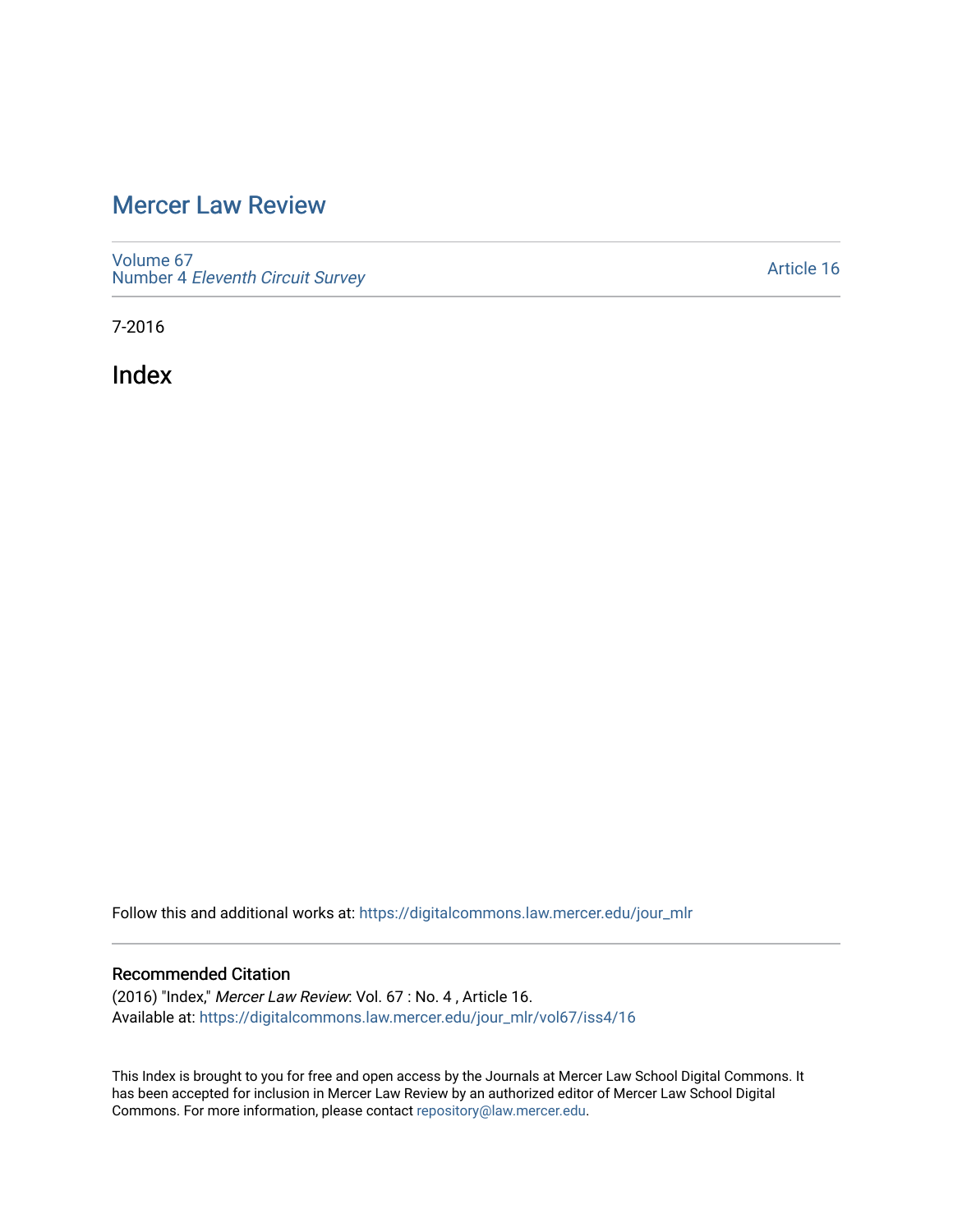# **INDEX TO VOLUME 67**

# TABLE OF **CONTENTS**

| Topical Index to Articles, Lead Articles, Special    |  |
|------------------------------------------------------|--|
| Contributions, and Student Articles  1045            |  |
| Index to Annual Survey of Georgia Law  1047          |  |
| Index to Annual Survey of Eleventh Circuit Law  1049 |  |
| Title Index to Leads and Articles Editions  1051     |  |
|                                                      |  |
| Title Index to Student Comments and Notes  1055      |  |
|                                                      |  |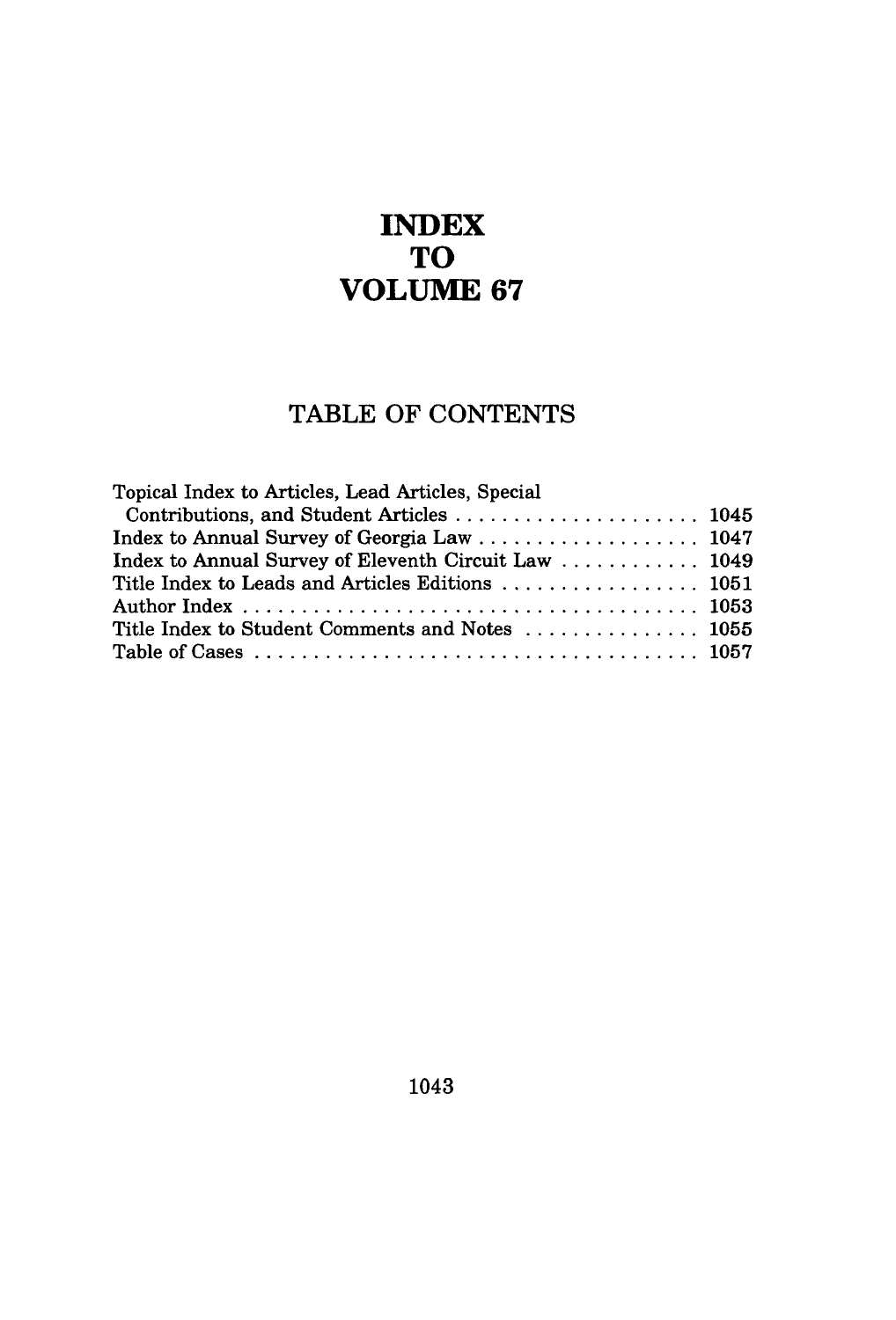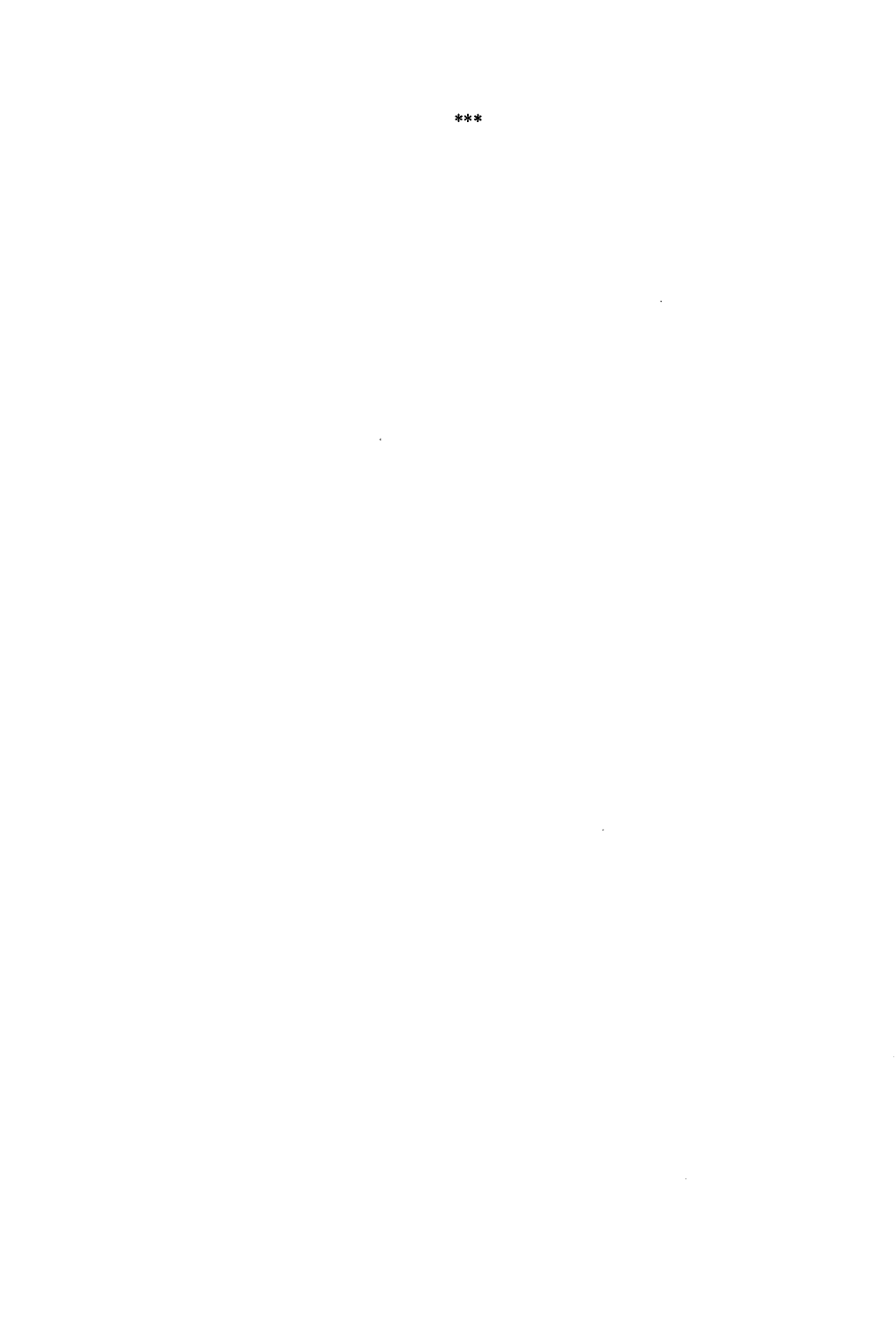### **TOPICAL INDEX TO ARTICLES, LEAD ARTICLES, SPECIAL CONTRIBUTIONS, AND STUDENT ARTICLES**

| <b>SUBJECT</b>                                                                                                                                                 | <b>YEAR</b> | <b>VOL:PAGE</b> |
|----------------------------------------------------------------------------------------------------------------------------------------------------------------|-------------|-----------------|
| ADMINISTRATIVE LAW<br>(Not So) Desperate Times Call for (Not So) Desperate                                                                                     |             |                 |
| Measures: The First Use of Remand without Vacatur                                                                                                              |             |                 |
|                                                                                                                                                                |             | 67:1025         |
| Timber! The SEC Falls Hard as the Georgia District                                                                                                             |             |                 |
| Court in Timbervest Finds the Appointment of the SEC                                                                                                           |             |                 |
| ALJs "Likely Unconstitutional"  2016                                                                                                                           |             | 67:459          |
| CONSTITUTIONAL LAW                                                                                                                                             |             |                 |
| The Odd Couple: How Justices Kennedy and Scalia,                                                                                                               |             |                 |
| Together, Advanced Gay Rights in Romer v. Evans 2016                                                                                                           |             | 67:305          |
| CRIMINAL LAW                                                                                                                                                   |             |                 |
| Binary Imprisonment: Transgender Inmates Ensnared                                                                                                              |             |                 |
| within the System and Confined to Assigned Gender  2016                                                                                                        |             | 67:707          |
| In Search of the Beloved Community  2016                                                                                                                       |             | 67:617          |
| Inconsistencies in Georgia's Sex-Crime Statutes Teach                                                                                                          |             |                 |
| Teens that Sexting is Worse than Sex  2016                                                                                                                     |             | 67:405          |
| Officers without Borders: Georgia Court of Appeals                                                                                                             |             |                 |
| Expands Campus Police Jurisdiction and Authority                                                                                                               |             |                 |
| Where Healthcare and Policing Converge: How Georgia                                                                                                            |             | 67:769          |
| Law Promotes Evasion of Financial Responsibility for                                                                                                           |             |                 |
| Indigent Arrestees' and Municipal Inmates' Medical Care  2016                                                                                                  |             | 67:741          |
|                                                                                                                                                                |             |                 |
| CRIMINAL PROCEDURE                                                                                                                                             |             |                 |
| How The Narrative About Louisiana's Non-Unanimous                                                                                                              |             |                 |
| Criminal Jury System Became a Person of Interest                                                                                                               |             |                 |
| in the Case Against Justice in the Deep South $\ldots \ldots \ldots 2016$                                                                                      |             | 67:585          |
| Public Defenders, Local Control, and Brown v. Board                                                                                                            |             |                 |
| of Education $\ldots \ldots \ldots \ldots \ldots \ldots \ldots \ldots \ldots \ldots \ldots \ldots 2016$<br>#SayHerName#BlackWomen'sLivesMatter: State Violence |             | 67:625          |
| in Policing the Black Female Body  2016                                                                                                                        |             | 67:651          |
|                                                                                                                                                                |             |                 |
| <b>EDUCATION</b>                                                                                                                                               |             |                 |
| Practicing Practical Wisdom  2016                                                                                                                              |             | 67:331          |
| <b>EMPLOYMENT LAW</b>                                                                                                                                          |             |                 |
| An Onerous Burden: The Impact of NASSAR upon McDonnell                                                                                                         |             |                 |
| <i>Douglas</i> in the Eleventh Circuit $\ldots \ldots \ldots \ldots \ldots \ldots \ldots 2016$                                                                 |             | 67:997          |
|                                                                                                                                                                |             |                 |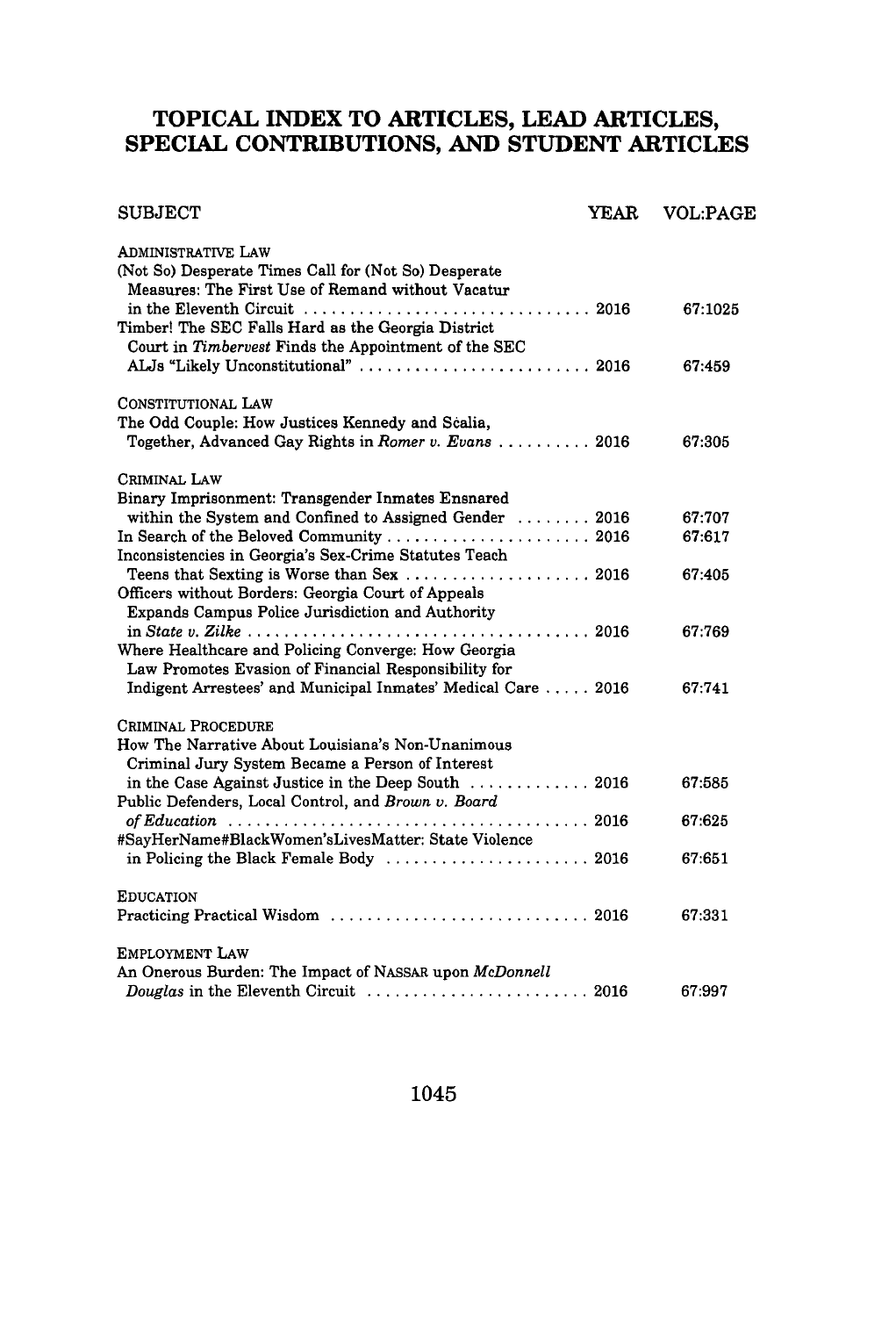| <b>FAMILY LAW</b>                                    |        |
|------------------------------------------------------|--------|
|                                                      | 67:383 |
| HEALTH LAW                                           |        |
| Contraceptive Coverage Falls, No More: Using RFRA to |        |
|                                                      |        |
| Limit the Scope of Religious Challenges to the ACA's |        |
|                                                      | 67:435 |
| <b>SYMPOSIUM</b>                                     |        |
| Justice in the Deep South: Learning from History.    |        |
|                                                      |        |
|                                                      | 67:483 |

 $\sim 10^{11}$  km  $^{-1}$ 

 $\sim 10^{-1}$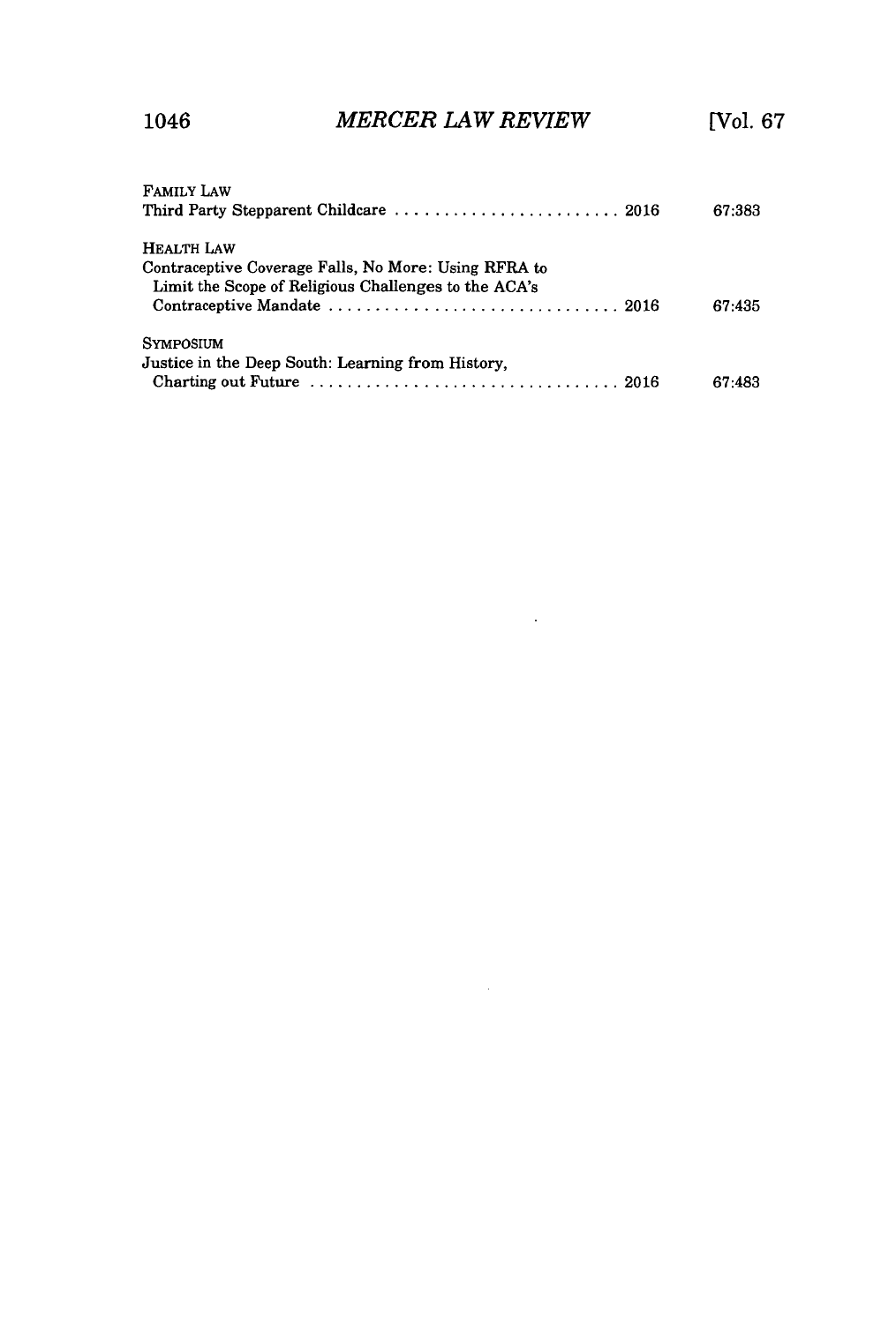## **INDEX TO ANNUAL SURVEY OF GEORGIA LAW**

| <b>SUBJECT</b>               |      | YEAR AUTHOR                                                                                   | <b>VOL:PAGE</b> |
|------------------------------|------|-----------------------------------------------------------------------------------------------|-----------------|
| <b>Administrative Law</b>    | 2015 | Jennifer B. Alewine<br>Courtney E. Ferrell<br>Erin G. Watstein 67:1                           |                 |
| <b>Business Associations</b> | 2015 | Crystal J. Clark 67:15                                                                        |                 |
| Construction Law             | 2015 | Frank O. Brown, Jr. 67:23                                                                     |                 |
| Criminal Law                 | 2015 | Bernadette C. Crucilla  67:31                                                                 |                 |
| <b>Domestic Relations</b>    | 2015 | Barry B. McGough<br>Elinor H. Hitt<br>Katherine S. Cornwell  67:47                            |                 |
| Evidence                     | 2015 | John E. Hall, Jr.<br>W. Scott Henwood<br>Jacque Smith Clarke  67:63                           |                 |
| Insurance                    | 2015 | Bradley S. Wolff<br>Stephen Schatz<br>Maren R. Cave 67:73                                     |                 |
| Labor and Employment Law     | 2015 | W. Melvin Haas III<br>William M. Clifton III<br>W. Jonathan Martin II<br>Alyssa Peters  67:91 |                 |
| Legal Ethics                 | 2015 | Patrick Emery Longan  67:107                                                                  |                 |
| Local Government Law         | 2015 | Ken E. Jarrard  67:147                                                                        |                 |
| Product Liability            | 2015 | Franklin P. Brannen, Jr.<br>P. Michael Freed<br>Jake C. Evans 67:177                          |                 |
| <b>Real Property</b>         | 2015 | Linda S. Finley $\dots \dots \dots$                                                           | 67:193          |
| Torts                        | 2015 | Phillip Comer Griffeth<br>Cash V. Morris<br>$\Gamma$ Christopher R. Breault $\ldots \ldots$   | 67:237          |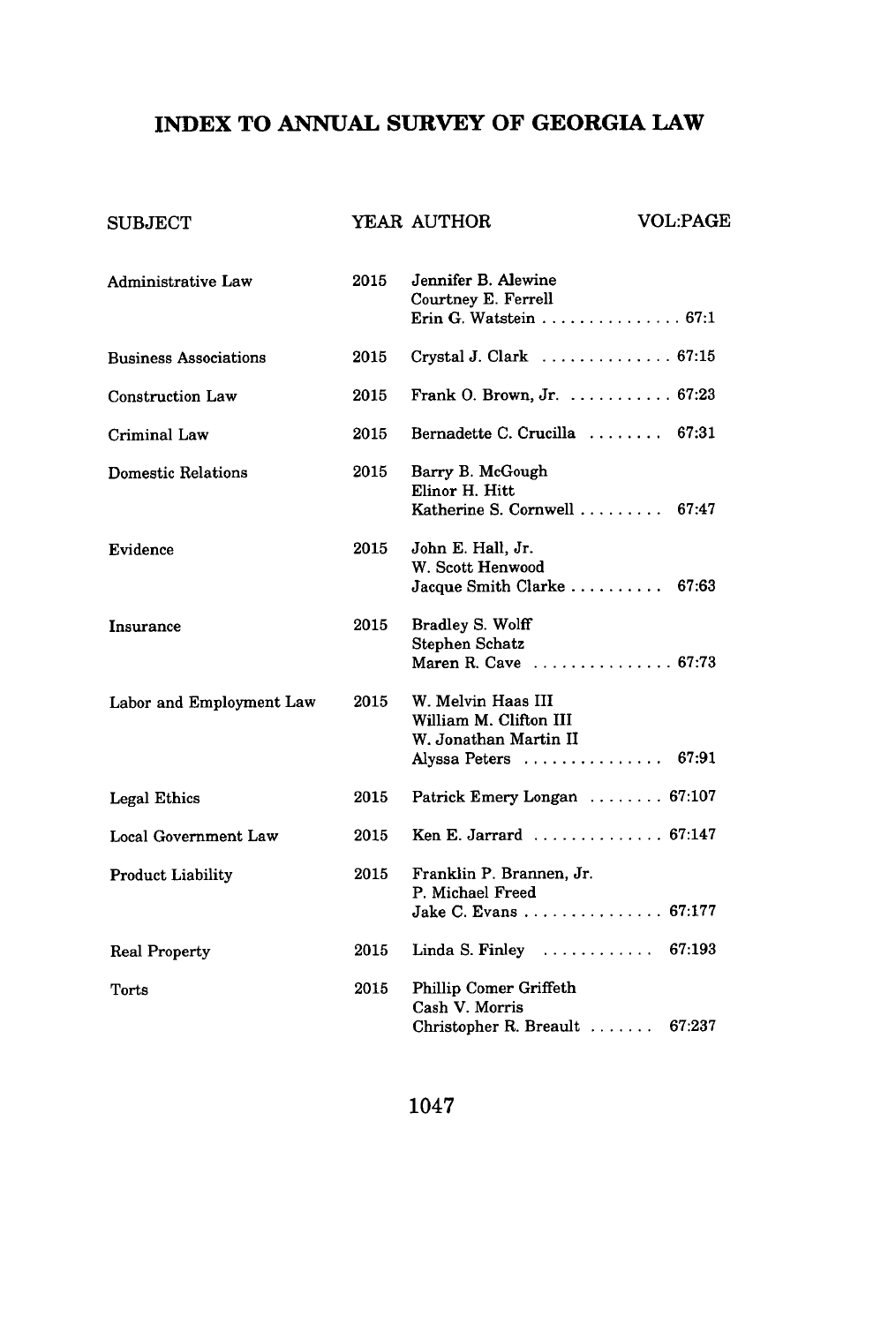| Trial Practice and Procedure                                  | 2015 | Brandon L. Peak                |        |
|---------------------------------------------------------------|------|--------------------------------|--------|
|                                                               |      | Tedra C. Hobson                |        |
|                                                               |      | David T. Rohwedder             |        |
|                                                               |      | Robert H. Snyder               |        |
|                                                               |      | Morgan E. Duncan               |        |
|                                                               |      | Joseph M. Colwell              |        |
|                                                               |      | Christopher B. McDaniel 67:257 |        |
| Wills, Trusts, Guardianships,<br>and Fiduciary Administration |      |                                |        |
|                                                               | 2015 | Mary F. Radford $\ldots$ ,     | 67:273 |
| Workers' Compensation                                         | 2015 | H. Michael Bagley              |        |
|                                                               |      | J. Benson Ward                 | 67:287 |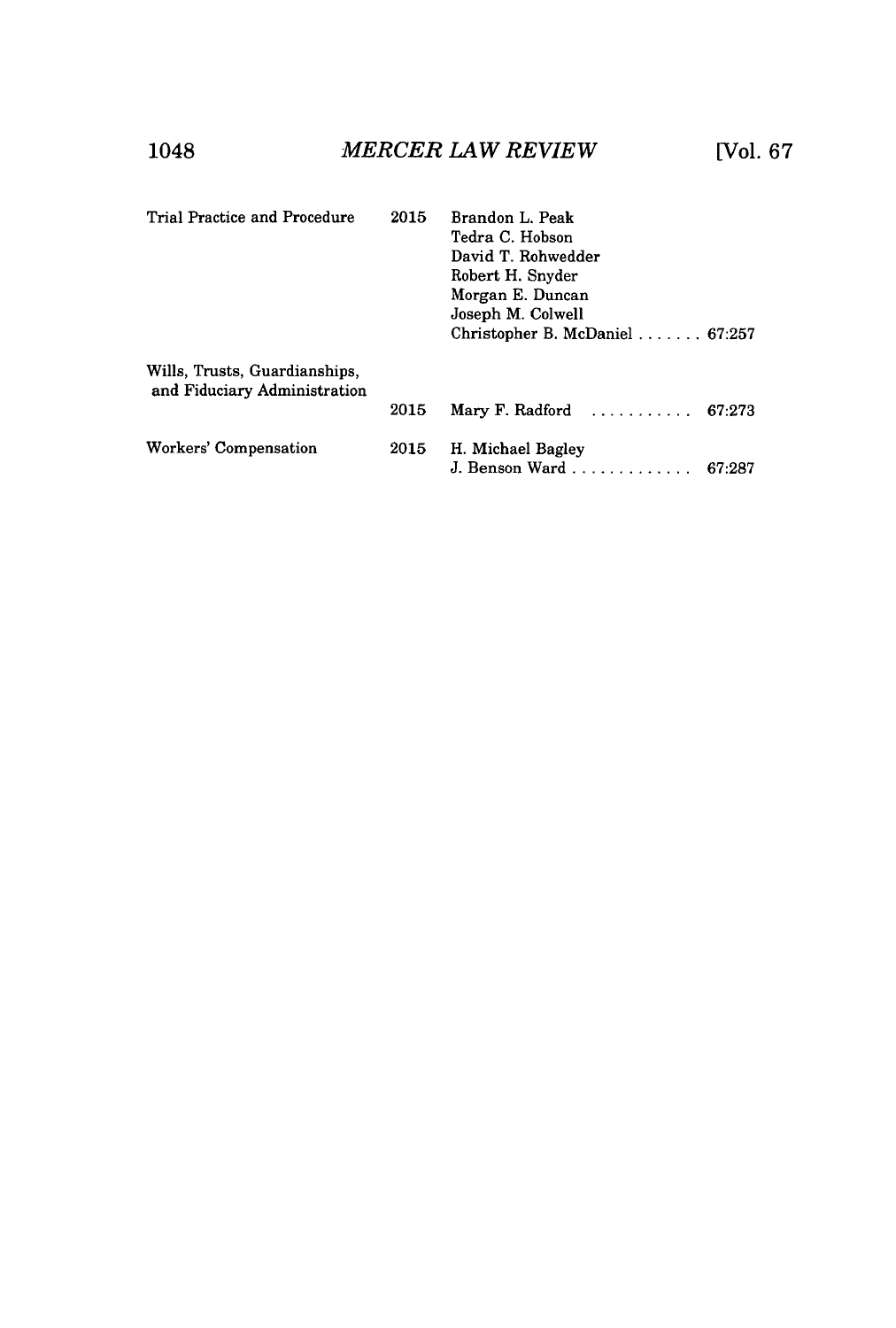## **INDEX TO ANNUAL SURVEY OF ELEVENTH CIRCUIT LAW**

| <b>SUBJECT</b>                      | YEAR | <b>AUTHOR</b>                                                                       | <b>VOL:PAGE</b> |
|-------------------------------------|------|-------------------------------------------------------------------------------------|-----------------|
| Admiralty                           | 2016 | John P. Kavanagh, Jr. 67:789                                                        |                 |
| Bankruptcy                          | 2016 | Hon. John T. Laney, III<br>Nicholas J. Garcia  67:819                               |                 |
| <b>Class Actions</b>                | 2016 | Thomas M. Byrne<br>Stacey McGavin Mohr. $\ldots \ldots \ldots \ldots \ldots$ 67:841 |                 |
| <b>Electronic Discovery</b>         |      |                                                                                     |                 |
|                                     | 2016 | K. Alex Khoury  67:859                                                              |                 |
| <b>Employment Discrimination</b>    |      |                                                                                     |                 |
|                                     | 2016 | Peter Reed Corbin<br>John E. Duvall  67:875                                         |                 |
| <b>Environmental Law</b>            |      |                                                                                     |                 |
|                                     | 2016 | Travis M. Trimble $\dots \dots \dots \dots \dots \dots \dots 67:895$                |                 |
| Evidence                            | 2016 | W. Randall Bassett<br>Val Leppert<br>Stephen A. McCullers  67:907                   |                 |
| <b>Federal Taxation</b>             |      | Robert Beard                                                                        |                 |
|                                     | 2016 | Gregory S. Lucas  67:929                                                            |                 |
| Immigration                         | 2016 | Charles H. Kuck<br>Keith N. Jensen  67:947                                          |                 |
|                                     |      |                                                                                     |                 |
| Labor and Employment Law            | 2016 | . W. Jonathan Martin II                                                             |                 |
|                                     |      | F. Damon Kitchen<br>Gary R. Wheeler  67:955                                         |                 |
| <b>Trial Practice and Procedure</b> |      |                                                                                     |                 |
|                                     | 2016 | John O'Shea Sullivan                                                                |                 |
|                                     |      | Ashby K. Fox<br>Tala Amirfazli  67:975                                              |                 |
|                                     |      |                                                                                     |                 |

l,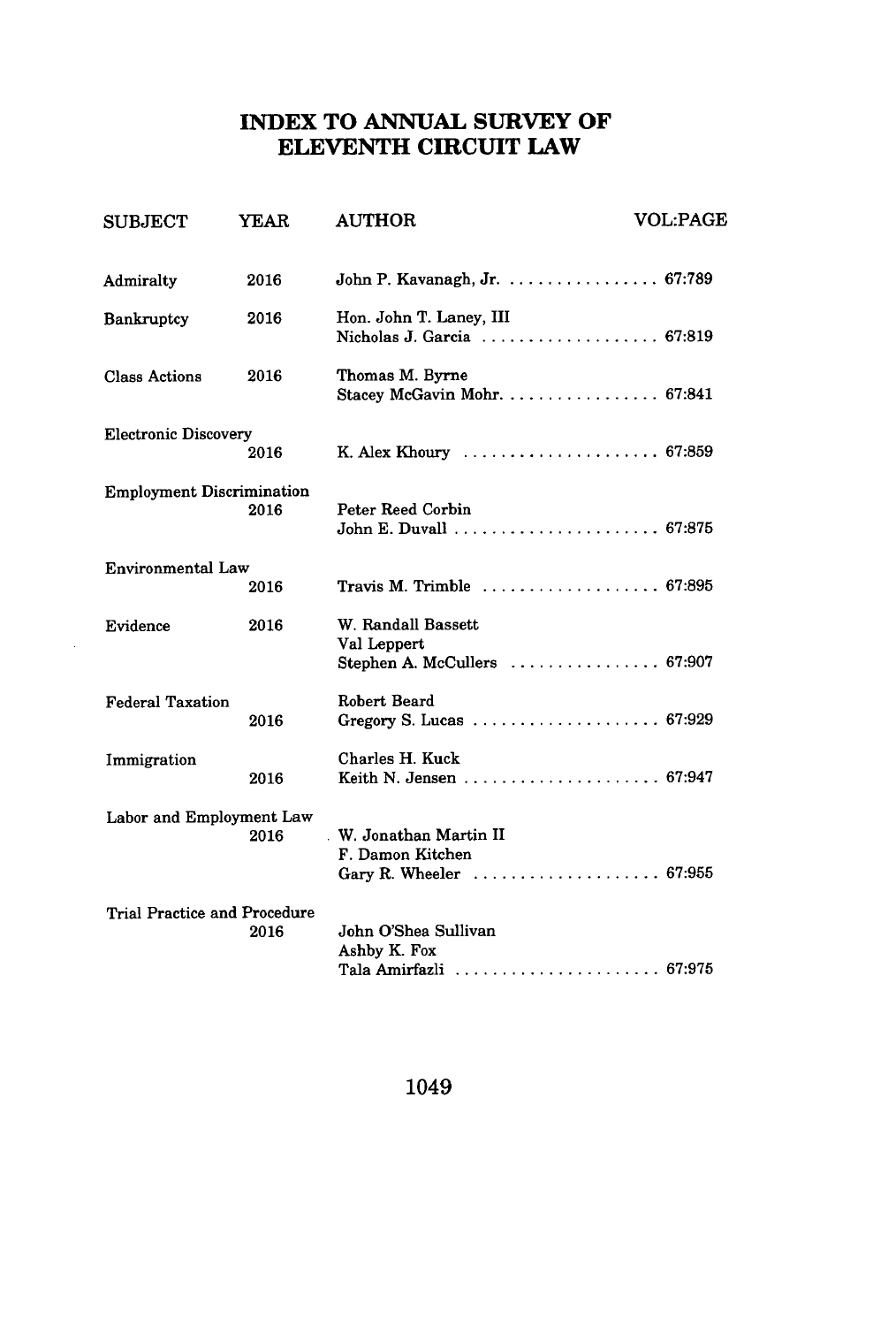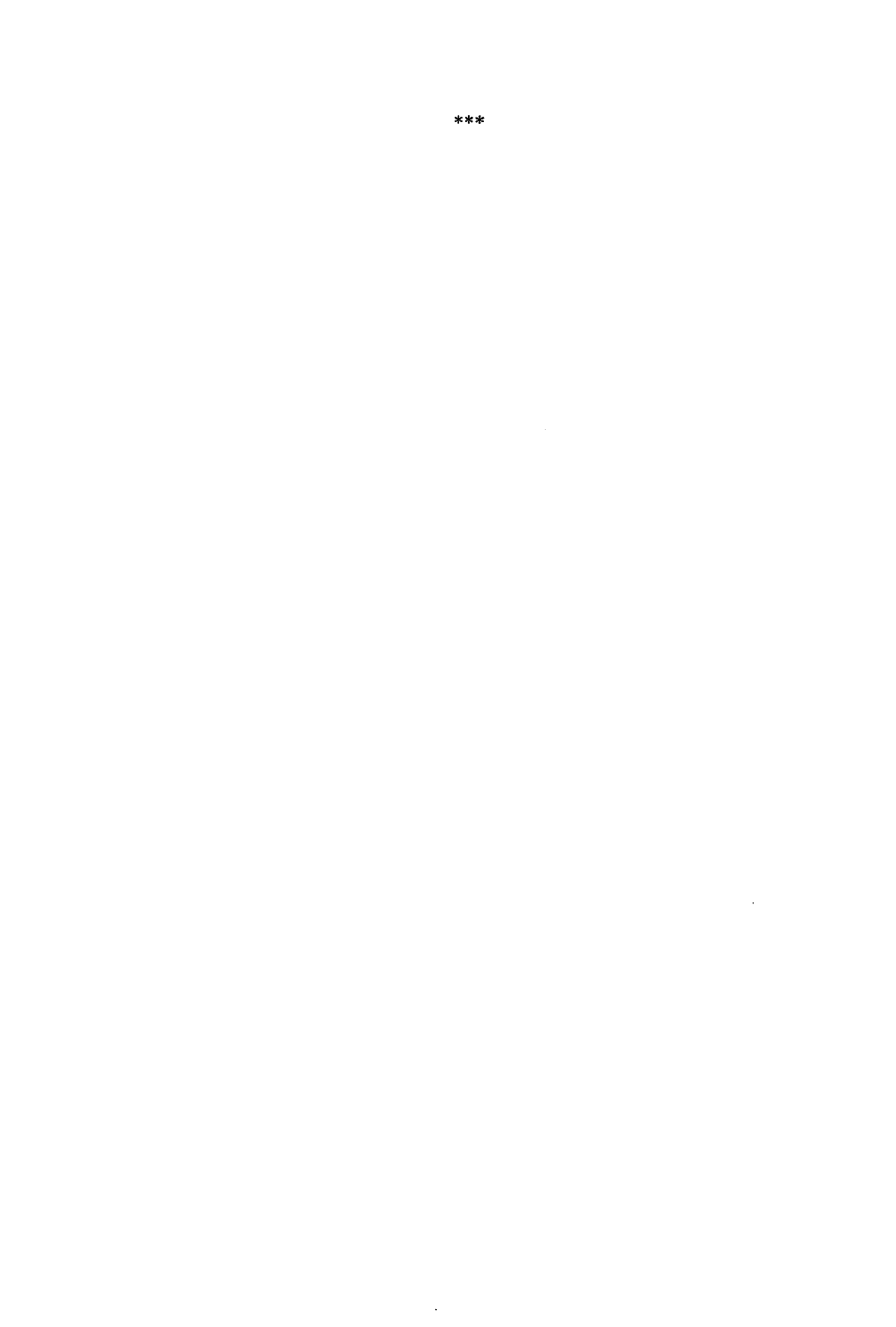## **TITLE INDEX TO LEADS & ARTICLES EDITIONS**

| <b>TITLE</b>                                                                                                    | <b>AUTHOR</b>                           |      | YEAR VOL:PAGE |
|-----------------------------------------------------------------------------------------------------------------|-----------------------------------------|------|---------------|
| How The Narrative About Louisiana's<br>Non-Unanimous Criminal Jury System<br>Became a Person of Interest in the |                                         |      |               |
| Case Against Justice in the Deep South Angela A. Allen-Bell                                                     |                                         | 2016 | 67:585        |
| In Search of the Beloved Community                                                                              | Robert L. Rhodes, Jr.<br>Tremaine Reese | 2016 | 67:617        |
| Justice in the Deep South: Learning from<br>History, Charting our Future: An                                    |                                         |      |               |
|                                                                                                                 | Sarah Gerwig-Moore                      | 2016 | 67:483        |
| The Odd Couple: How Justices Kennedy<br>and Scalia, Together, Advanced Gay                                      |                                         |      |               |
| Rights in Romer v. Evans $\ldots \ldots \ldots$                                                                 | Tobin A. Sparling                       | 2016 | 67:305        |
| Practicing Practical Wisdom                                                                                     | Deborah J. Cantrell<br>Kenneth Sharpe   | 2016 | 67:331        |
| Public Defenders, Local Control, and                                                                            |                                         |      |               |
| Brown v. Board of Education $\ldots \ldots$                                                                     | Russell C. Gabriel                      | 2016 | 67:625        |
| Symposium Transcript: Justice in the                                                                            |                                         |      |               |
| Deep South: Learning from History,                                                                              |                                         |      |               |
| Charting our Future $\dots\dots\dots\dots$                                                                      |                                         | 2016 | 67:487        |
| Third Party Stepparent Childcare  Jeffrey A. Parness                                                            |                                         | 2016 | 67:383        |
| #SayHerName#BlackWomen'sLivesMatter:                                                                            |                                         |      |               |
| State Violence in Policing the Black                                                                            |                                         |      |               |
|                                                                                                                 | -Chubb                                  | 2016 | 67:651        |

 $\bar{\beta}$ 

 $\sim$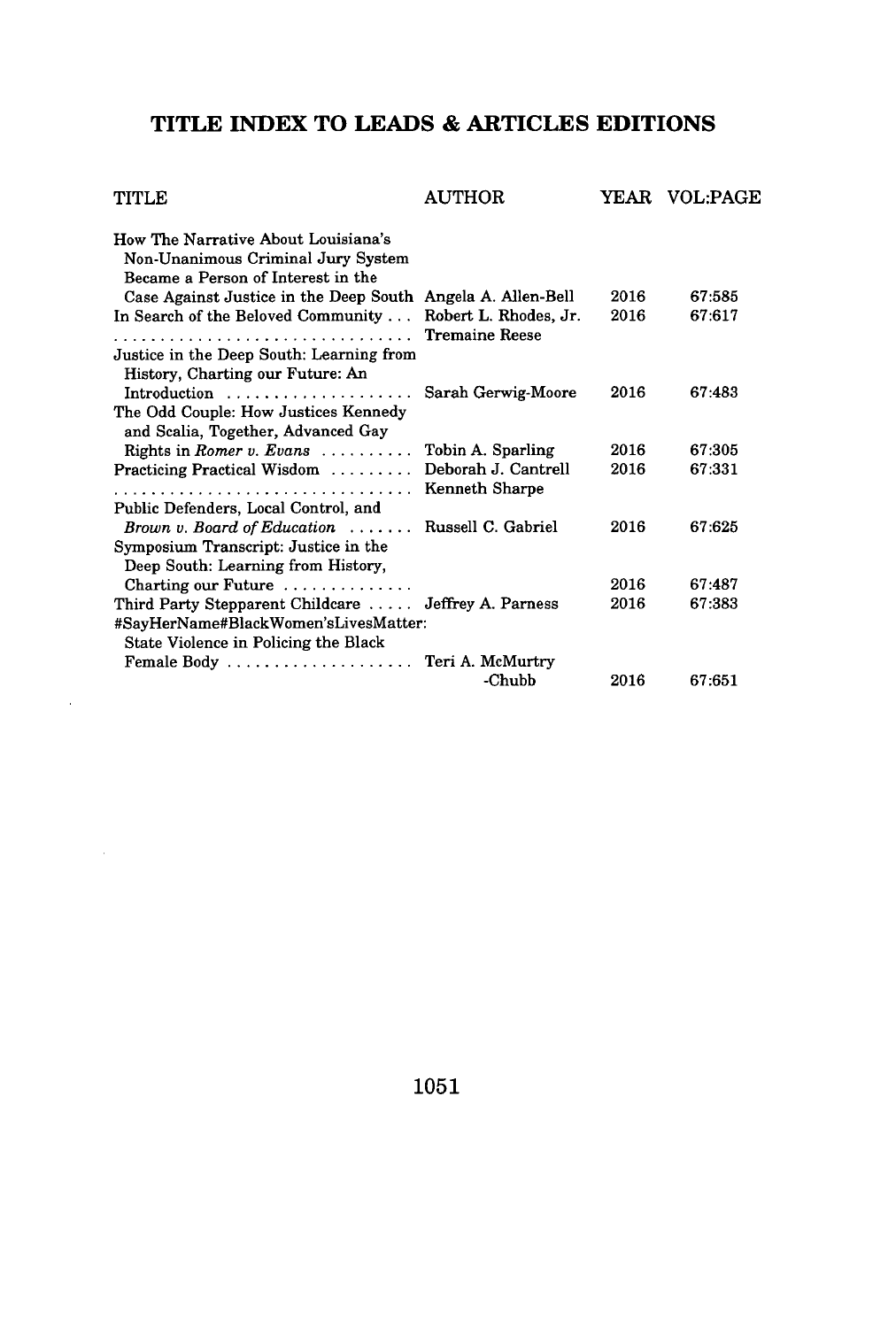

 $\mathcal{L}_{\mathcal{A}}$ 

 $\label{eq:2.1} \frac{1}{\sqrt{2}}\int_{\mathbb{R}^3}\frac{1}{\sqrt{2}}\left(\frac{1}{\sqrt{2}}\right)^2\frac{1}{\sqrt{2}}\left(\frac{1}{\sqrt{2}}\right)^2\frac{1}{\sqrt{2}}\left(\frac{1}{\sqrt{2}}\right)^2\frac{1}{\sqrt{2}}\left(\frac{1}{\sqrt{2}}\right)^2.$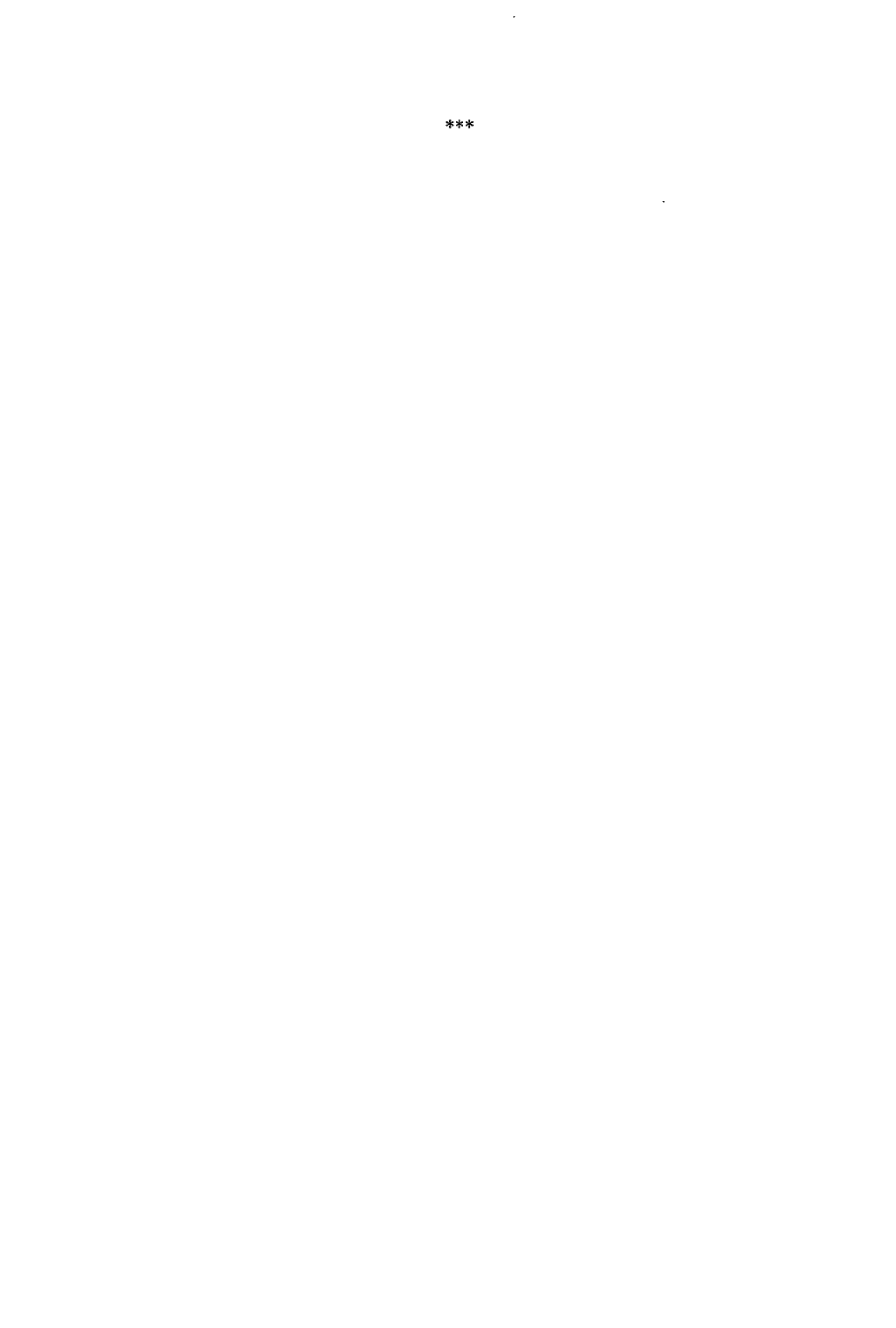## **AUTHOR INDEX**

|  | <b>AUTHOR</b> |
|--|---------------|
|--|---------------|

#### TITLE

#### YEAR **VOL:PAGE**

| Alewine, Jennifer B.      | Administrative Law                   | 2015 | 67:1   |  |
|---------------------------|--------------------------------------|------|--------|--|
| Allen-Bell, Angela A.     | How The Narrative About Louisiana's  |      |        |  |
|                           | Non-Unanimous Criminal Jury System   |      |        |  |
|                           | Became a Person of Interest in the   |      |        |  |
|                           | Case Against Justice in the Deep     |      |        |  |
|                           | South                                | 2016 | 67:585 |  |
| Amirfazli, Tala           | Trial Practice and Procedure         | 2016 | 67:975 |  |
| Bagley, H. Michael        | Workers' Compensation                | 2015 | 67:287 |  |
| Bassett, W. Randall       | Evidence                             | 2016 | 67:907 |  |
| Beard, Robert             | Federal Taxation                     | 2016 | 66:929 |  |
| Brannen, Franklin P., Jr. | Product Liability                    | 2015 | 67:177 |  |
| Breault, Christopher R.   |                                      | 2015 | 67:237 |  |
| Brown, Frank O. Jr.       | Construction Law                     | 2015 | 67:23  |  |
| Byrne, Thomas M.          | Class Actions                        | 2016 | 67:841 |  |
| Cantrell, Deborah J.      | Practicing Practical Wisdom          | 2016 | 67:331 |  |
| Cave, Maren R.            | Insurance                            | 2015 | 67:73  |  |
| Clark, Crystal J.         | Business Associations                | 2015 | 67:15  |  |
| Clarke, Jacque Smith      | Evidence                             | 2015 | 67:63  |  |
| Clifton, William M. III   | Labor and Employment Law             | 2015 | 67:91  |  |
| Colwell, Joseph M.        | Trial Practice and Procedure         | 2015 | 67:257 |  |
| Corbin, Peter Reed        | Employment Discrimination            | 2016 | 67:875 |  |
| Cornwell, Katherine S.    | Domestic Relations                   | 2015 | 67:47  |  |
| Crucilla, Bernadette C.   | Criminal Law                         | 2015 | 67:31  |  |
| Duncan, Morgan E.         | Trial Practice and Procedure         | 2015 | 67:257 |  |
| Duvall, John E.           | Employment Discrimination            | 2016 | 67:875 |  |
| Evans, Jake C.            | Product Liability                    | 2015 | 67:177 |  |
| Ferrell, Courtney E.      | Administrative Law                   | 2015 | 67:1   |  |
| Finley, Linda S.          | Real Property                        | 2015 | 67:193 |  |
| Fox, Ashby K.             | Trial Practice and Procedure         | 2016 | 67:975 |  |
| Freed, P. Michael         | Product Liability                    | 2015 | 67:177 |  |
| Gabriel, Russell C.       | Public Defenders, Local Control, and |      |        |  |
|                           | Brown v. Board of Education          | 2016 | 67:625 |  |
| Garcia, Nicholas J.       | Bankruptcy                           | 2016 | 67:819 |  |
| Gerwig-Moore, Sarah       | Justice in the Deep South: Learning  |      |        |  |
|                           | from History, Charting our Future:   |      |        |  |
|                           | An Introduction                      | 2016 | 67:483 |  |
| Griffeth, Phillip Comer   |                                      | 2015 | 67:237 |  |
| Haas, W. Melvin III       | Labor and Employment Law             | 2015 | 67:91  |  |
| Hall, John E., Jr.        |                                      | 2015 | 67:63  |  |
| Henwood, W. Scott         | Evidence                             | 2015 | 67:63  |  |
| Hitt, Elinor H.           | Domestic Relations                   | 2015 | 67:47  |  |
| Hobson, Tedra C.          | Trial Practice and Procedure         | 2015 | 67:257 |  |
| Jarrard, Ken E.           | Local Government Law                 | 2015 | 67:147 |  |
|                           |                                      |      |        |  |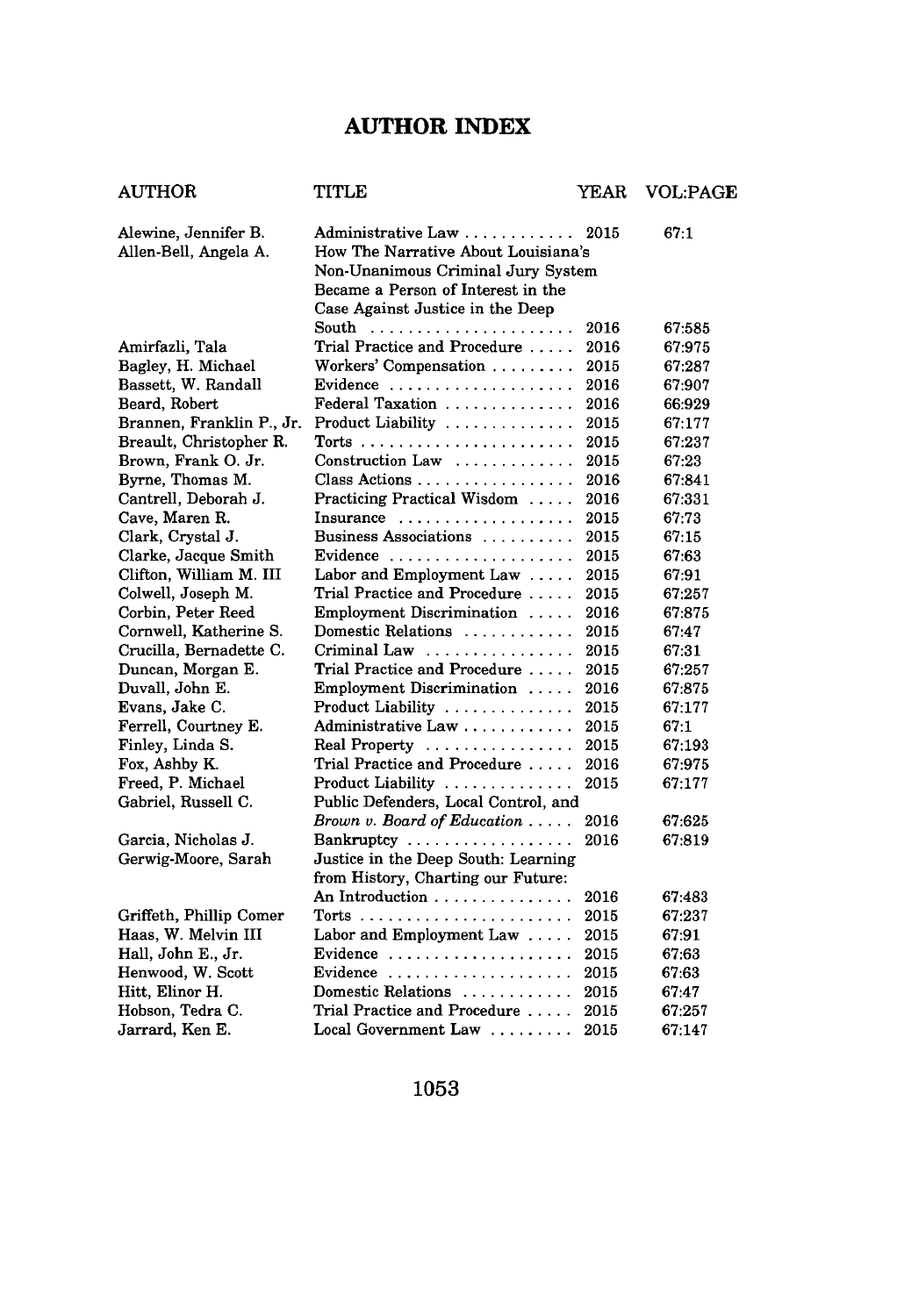| Jensen, Keith N.         | Immigration                                   | 2016 | 67:947 |
|--------------------------|-----------------------------------------------|------|--------|
| Kavanagh, John P., Jr.   |                                               | 2016 | 67:789 |
| Khoury, K. Alex          | Electronic Discovery                          | 2016 | 67:859 |
| Kitchen, F. Damon        | Labor and Employment $\dots\dots\dots$        | 2016 | 67:955 |
| Kuck, Charles H.         | Immigration                                   | 2016 | 67:947 |
| Laney, Hon. John T. III  | Bankruptcy                                    | 2016 | 67:819 |
| Leppert, Val             | Evidence $\ldots \ldots \ldots \ldots \ldots$ | 2016 | 67:907 |
| Longan, Patrick Emery    | Legal Ethics                                  | 2015 | 67:107 |
| Lucas, Gregory S.        | Federal Taxation                              | 2016 | 67:929 |
| Martin, W. Jonathan II   | Labor and Employment Law                      | 2016 | 67:955 |
| Martin, W. Jonathan II   | Labor and Employment Law                      | 2015 | 67:91  |
| McCullers, Stephen A.    |                                               | 2016 | 67:907 |
| McDaniel, Christopher B. | Trial Practice and Procedure                  | 2015 | 67:257 |
| McGough, Barry B.        | Domestic Relations                            | 2015 | 67:47  |
| McMurtry-Chubb, Teri A.  | #SayHerName#BlackWomen'sLivesMatter:          |      |        |
|                          | State Violence in Policing the Black Female   |      |        |
|                          |                                               | 2016 | 67:651 |
| Mohr, Stacey McGavin     |                                               | 2016 | 67:841 |
| Morris, Cash V.          |                                               | 2015 | 67:237 |
| Parness, Jeffrey A.      | Third Party Stepparent Childcare.             | 2016 | 67:383 |
| Peak, Brandon L.         | Trial Practice and Procedure                  | 2015 | 67:257 |
| Peters, Alyssa K.        | Labor and Employment Law $\dots$ .            | 2015 | 67:91  |
| Radford, Mary F.         | Wills, Trusts, Guardianships, and             |      |        |
|                          | Fiduciary Administration                      | 2015 | 67:273 |
| Reese, Tremaine          | In Search of the Beloved Community 2016       |      | 67:617 |
| Rhodes, Robert L., Jr.   | In Search of the Beloved Community 2016       |      | 67:617 |
| Rohwedder, David T.      | Trial Practice and Procedure                  | 2015 | 67:257 |
| Schatz, Stephen M.       | Insurance                                     | 2015 | 67:73  |
| Sharpe, Kenneth          | Practicing Practical Wisdom                   | 2016 | 67:331 |
| Snyder, Robert H.        | Trial Practice and Procedure                  | 2015 | 67:257 |
| Sparling, Tobin A.       | The Odd Couple: How Justices Kennedy          |      |        |
|                          | and Scalia, Together, Advanced Gay Rights     |      |        |
|                          | in Romer $v$ . Evans                          | 2016 | 67:305 |
| Sullivan, John O'Shea    | Trial Practice and Procedure                  | 2016 | 67:975 |
| Trimble, Travis M.       | Environmental Law                             | 2016 | 67:895 |
| Ward, J. Benson          | Workers' Compensation                         | 2015 | 67:287 |
| Watstein, Erin G.        | Administrative Law                            | 2015 | 67:1   |
| Wheeler, Gary R.         | Labor and Employment Law                      | 2016 | 67:955 |
| Wolff. Bradley S.        |                                               | 2015 | 67:73  |
|                          |                                               |      |        |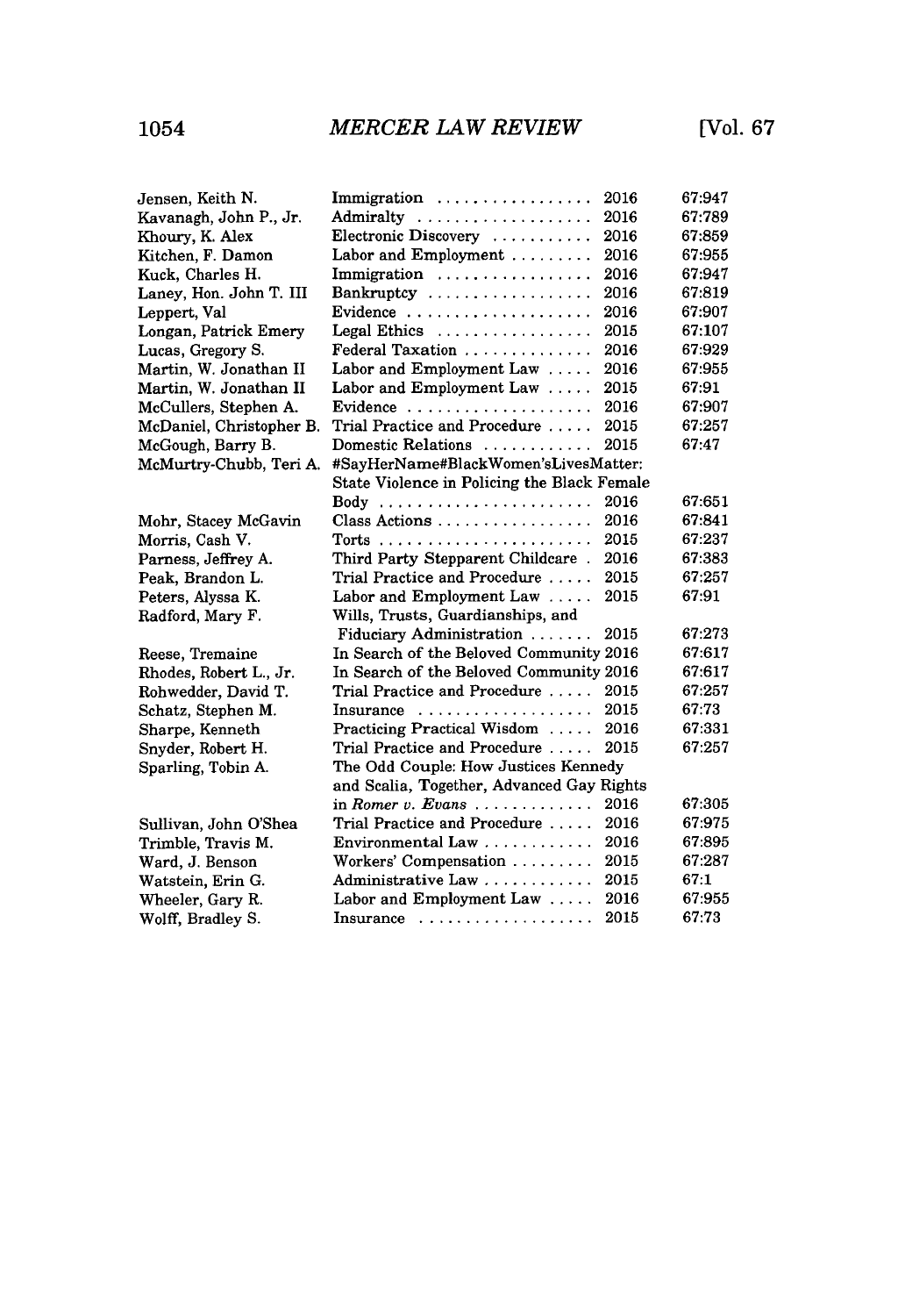## **TITLE INDEX TO STUDENT CASENOTES AND COMMENTS**

| TITLE                                                                                                                                                                              | <b>YEAR</b> | <b>VOL:PAGE</b> |
|------------------------------------------------------------------------------------------------------------------------------------------------------------------------------------|-------------|-----------------|
| Binary Imprisonment: Transgender Inmates<br>Ensnared within the System and Confined<br>to Assigned Gender $\dots \dots \dots \dots \dots \dots \dots \dots \dots \dots \dots$ 2016 |             | 67:707          |
| Contraceptive Coverage Falls, No More:<br>Using RFRA to Limit the Scope of<br>Religious Challenges to the ACA's<br>Contraceptive Mandate                                           | 2016        | 67:435          |
| An Onerous Burden: The Impact of<br>Nassar upon McDonnell Douglas in<br>the Eleventh Circuit $\ldots \ldots \ldots \ldots$                                                         |             | 67:997          |
| Inconsistencies in Georgia's Sex-Crime<br>Statutes Teach Teens that Sexting is<br>Worse than Sex                                                                                   | 2016        | 67:405          |
| (No So) Desperate Times Call for (No So)<br>Desperate Measures: The First Use of<br>Remand without Vacatur in the Eleventh                                                         | 2016        | 67:1025         |
| Officers without Borders: Georgia Court<br>of Appeals Expands Campus Police<br>Jurisdiction and Authority in State v.                                                              | 2016        | 67:769          |
| Timber! The SEC Falls Hard as the<br>Georgia District Court in Timbervest<br>Finds the Appointment of the SEC<br>ALJs "Likely Unconstitutional"  2016                              |             | 67:459          |
| Where Healthcare and Policing Converge:<br>How Georgia Law Promotes Evasion of<br>Financial Responsibility for Indigent                                                            |             |                 |
| Arrestees' and Municipal Inmates'                                                                                                                                                  |             | 67:741          |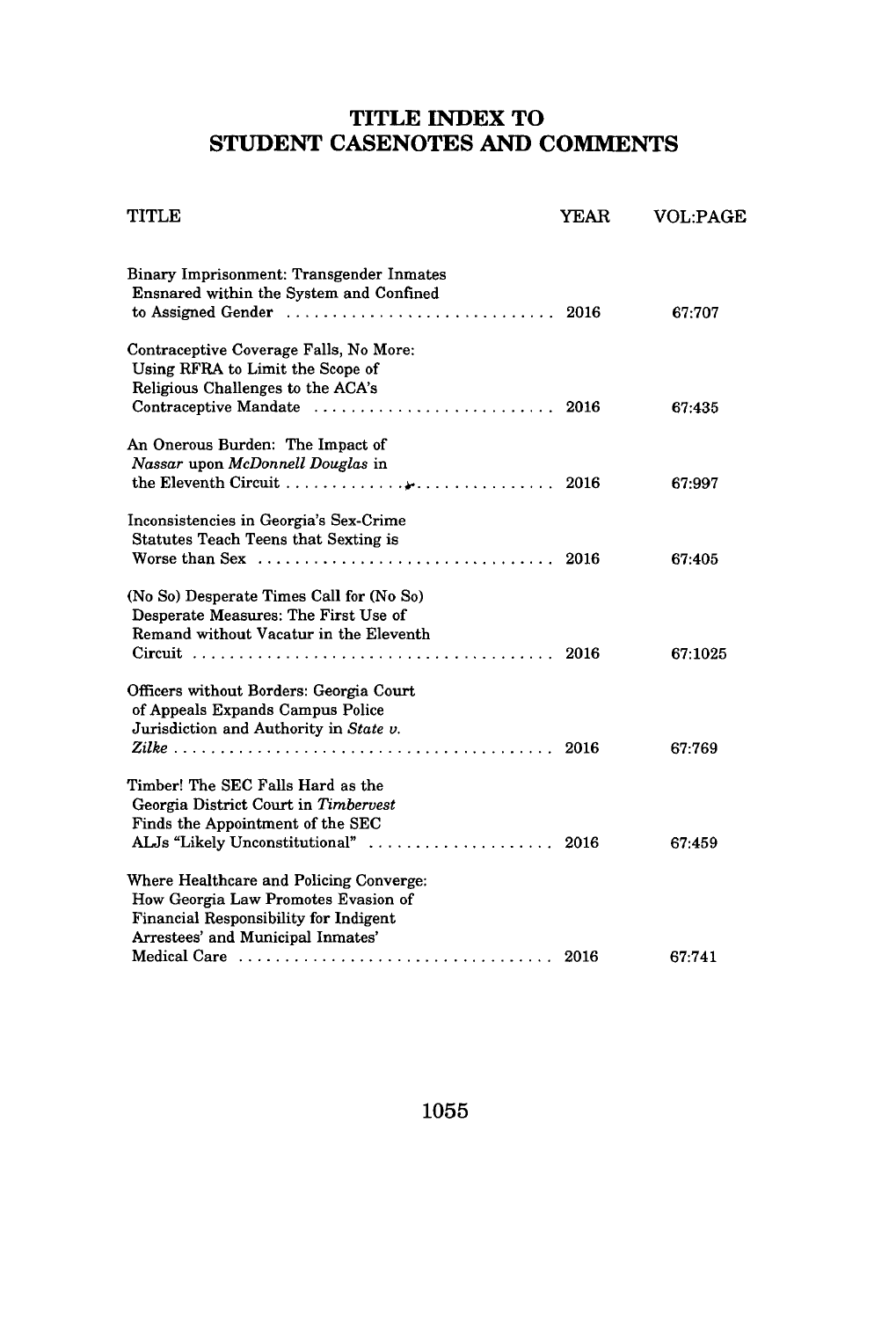

 $\ddot{\phantom{0}}$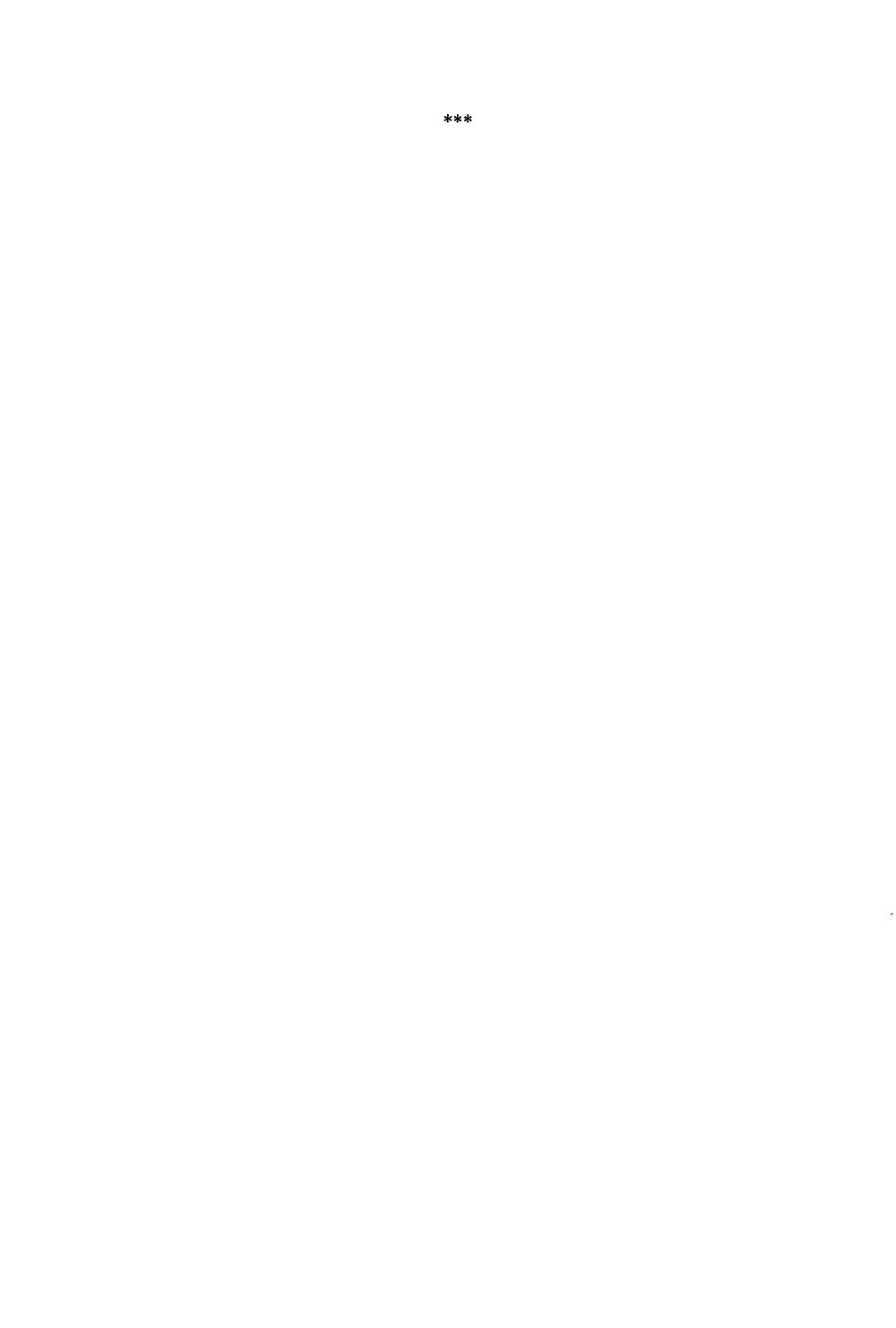#### **Table of Cases**

- A/S Dan-Bunkering Ltd. V. M/V CEN-
- **TRANS** DEMETER, **812**
- ABF Freight System, Inc. v. Presley, **291**
- Adame v. Hernandez, **55**
- Advanced Technology Services v. KM Docs, **LLC,** 104
- **AIG** Centennial Insurance Co. v. O'Neill, **803**
- Albers v. Georgia Board of Regents of the University System of Georgia, **95**
- Alexander v. Allstate Insurance Co., **87**
- Alexander v. State, 42, **125**
- Allen v. Zion Baptist Church of Braselton, **97**
- Altamaha Riverkeeper, Inc. v. Rayonier, Inc., **895, 903**
- Alterman v. Commissioner, 942
- Alves v. Board of Regents of the University System of Georgia, **891**
- Amah v. Whitefield Academy, Inc., **205**
- Ambling Management Co., **LLC** v. Miller, **99, 247**
- American Multi-Cinema, Inc. v. Brown, 244
- American Pipe **&** Construction Co. v. Utah, **847**
- American Strategic Insurance Corp. v. Helm, **80**
- Anderson v. Jones, **137**
- Ansell v. Ansell, **53**
- Apodaca v. Oregon, **590, 600**
- Archer Forestry v. Dolatowski, **100**
- Argersinger v. Hamlin, **515**
- Armstrong v. Gynecology **&** Obstetrics of Dekalb, P.C., **267**
- Ashcroft v. Free Speech Coalition, 433
- Ashkenazi v. South Broward Hospital District, **886**

Atkins v. Virginia, **553**

- Auto-Owners Insurance Co. v. Unit Owners Ass'n of Riverview Overlook Condominium, Inc., **88**
- Ayers v. Ass'n of County Commissioners of Georgia-Interlocal Risk Management Agency, **151**
- Ballard v. Chattooga County Board of Tax Assessors, **890**
- Bank of America, **N.A.** v. Caulkett, **819**
- Barbetta v. **S/S** Bermuda Star, **792**
- Barzey v. City of Cuthbert, 294
- Batson v. Kentucky, 520
- BDO **USA,** LLP v. Coe, **259**
- Bearden v. Georgia, **515**
- Betts v. Brady, 642
- Black Warrior Riverkeeper, Inc. v. **U.S.** Army Corps of Engineers, **895**
- Blackman v. Florida Department of Business **&** Professional Regulation, **879**
- Blumenshine v. Hall, **52,** 54
- Board of Regents of the University System of Georgia v. Myers, **10, 158, 260**
- Bonner-Hill v. Southland Waste Systems, **293**
- Boston v. Athearn, 250
- Bowen v. Roy, 442
- Bowers v. Hardwick, **306, 307, 311, 318, 320**
- Bradshaw v. State, 64
- Brasher v. **U.S.** Xpress Enterprises, Inc., **289**
- Brittain v. State, **65, 66**
- Brown v. Bibb County Properties, **LLC, 959**
- Brown v. Board of Education, **526, 527, 625,** 634
- Brown v. Parody, 134
- Brown v. Roche Laboratories, Inc., **190**
- Buckeye Check Cashing, Inc. v. Cardegna, **855**
- Burdeaux v. Royal Caribbean Cruises, Ltd., 794
- Burnes v. Pemco Arrowplex, Inc., **882**
- Burns v. State Department of Administrative Services, **297**

Burwell v. Hobby Lobby, 436

- Bussey v. Macon County Greyhound Park, Inc., **850**
- Byrd v. State, **128**
- C.P.R. v. Henry County Board of Education, **3**
- Canaan Land Properties, Inc. v. Herrington, 244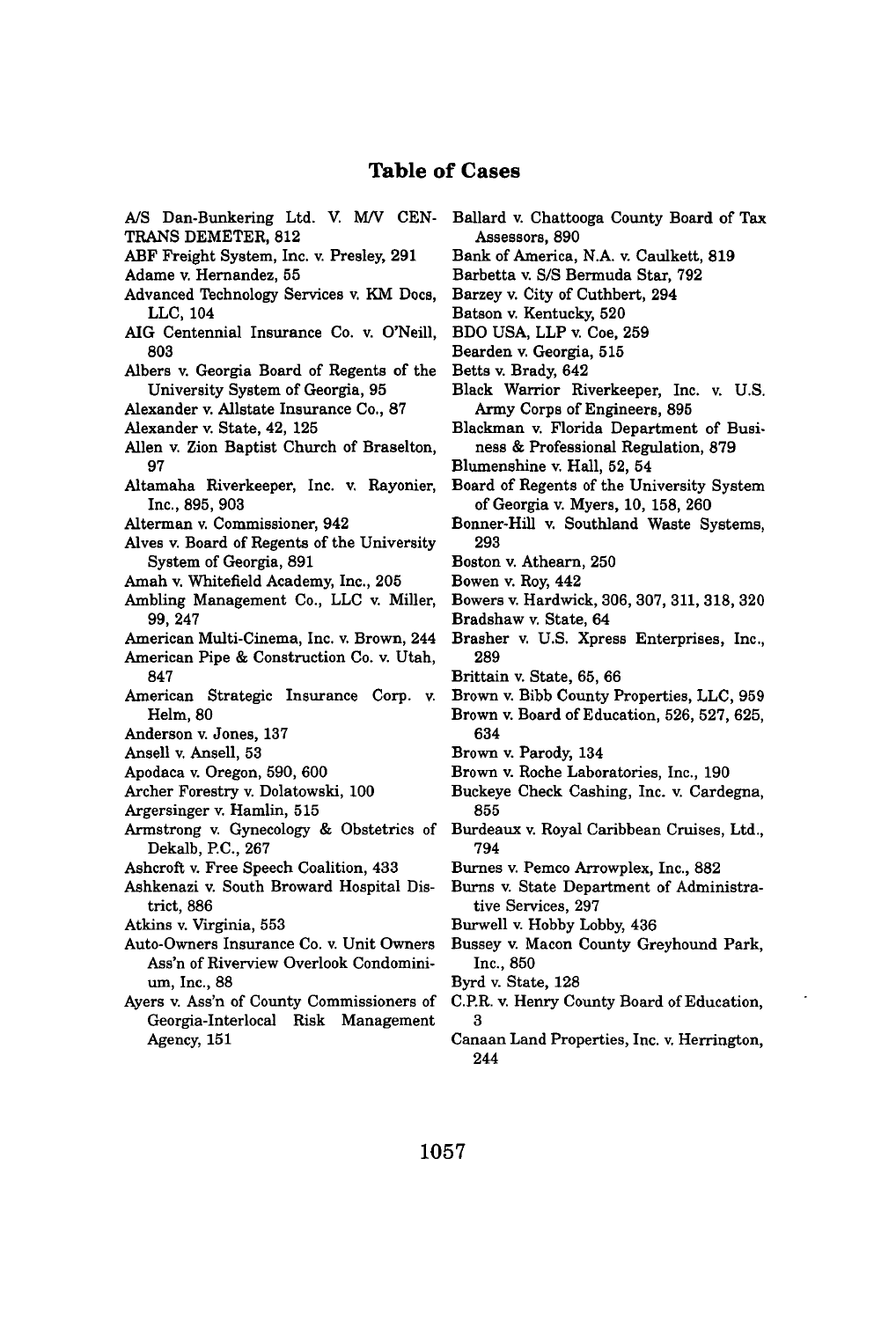- Cantrell v. Thurman, **6, 159** Carnett's Properties, **LLC** v. JoWayne, **LLC,** 204
- Carr-MacArthur v. Carr, **51,** 54
- Carrera v. Bayer Corp., **851**
- Carter v. Progressive Mountain Insurance, **75, 265**
- Castellanos v. Travelers Home **&** Marine Insurance Co., **77**
- Catholic Diocese of Beaumont v. Sebelius, 438
- **CGL** Facility Management, **LLC** v. Wiley, **100**
- Chadwick v. Brazell, **269**
- Chambers v. Monroe County Board of Commissioners, **290**
- Chaparro v. Carnival Corp., **793**
- Cheeks v. State, **129**
- Cherokee County v. North Cobb Surgical Associates, **P.C.,** 754
- City of Atlanta v. Demita, **168**
- City of Atlanta v. Kovalcik, 164
- City of Atlanta v. Mitcham, **5, 159**
- City of College Park v. Sekisui SPR Americas, **LLC, 29, 163**
- City of Fort Myers v. Hospital Board of Directors of Lee County, 764
- City of Hapeville v. Grady Memorial Hospital Corp., **756**
- City of Jamestown v. James Cable Partners, L.P. (In re James Cable Partners, L.P.), **837**
- City of Revere v. Massachusetts General Hospital, 745
- City of Stockbridge v. Stuart, **173**
- Clements v. **LSI** Title Agency, Inc., **230**
- Coats v. Dish Network, **93**
- Community **&** Southern Bank v. DCB Investments, **LLC, 209**
- Consrail v. Gottshall, **798**
- Cooksey v. Landry, 240
- Cooley v. Bryant, **156**
- Courtland Hotel, **LLC** v. Salzer, **19**
- Covington v. D.L. Pimper Group, 102
- Coxwell v. Coxwell, 47
- CPF Investments, LLLP v. Fulton County Board of Assessors, **151, 216**
- Crane Composites, Inc. v. Wayne Farms, **LLC,** 254
- Crawford v. Washington, **908**
- Crown, Cork **&** Seal Co. v. Parker, **847**
- Curry v. State, **65**
- **D &** M Carriers **LLC** v. M/V THOR SPIRIT, **809**
- D'Antingnac v. Deere **&** Co., **882**
- Daubert v. Merrell Dow Pharmaceuticals, 914
- Davidson v. Capital One Bank **(USA), N.A., 992**
- Davis v. Effingham County Board of Commissioners, **228**
- De'Lonta v. Angelone (De'Lonta I), **723**
- De'Lonta v. Johnson (De'Lonta II), **723**
- DeKalb County v. Heath, **167, 197**
- DeKalb County v. Kirkland, **173**
- Del Lago Ventures, Inc. v. QuikTrip Corp., 211
- Department of Homeland Security, Immigration **&** Customs Enforcement v. Ayvazian, 949
- Department of Transportation v. Arapaho Construction, Inc., **150**
- Department of Transportation v. Jarvie, **10, 265**
- Department of Transportation v. Kovalcik, 264
- Dewsnup v. Timm, **821**
- Dickey v. Fulton County Board of Tax Assessors, **152**
- Dillard Land Investments, **LLC** v. Fulton County, **165, 198**
- DirectTV, Inc. v. Imburgia, **857, 884**
- **DOCO** Credit Union v. Chambers, **223**
- Dodd v. State, **128**
- Donovan v. State Farm Mutual Automobile Insurance Co., **78**
- Double Branches Ass'n v. Jones, **203**
- Druid Hills Civic Ass'n v. Buckler, 4, **170, 233**
- Duncan v. Louisiana, **631**
- Dysart v. Palms of Pasadena Hospital, LP, **971**
- Early v. MiMedx Group, Inc., **103**
- East Texas Baptist University v. Burwell, 436
- East Texas Baptist University v. Sebelius, 436, 440
- Edmond v. United States, 467
- Effingham County v. Roach, 149
- Elrod v. Sears, Roebuck **&** Co., **957**
- Emory Healthcare, Inc. v. Pardue, 246
- Emory University v. Duval, **295**
- Employment Division v. Smith, 443
- Encarnacion v. State, 41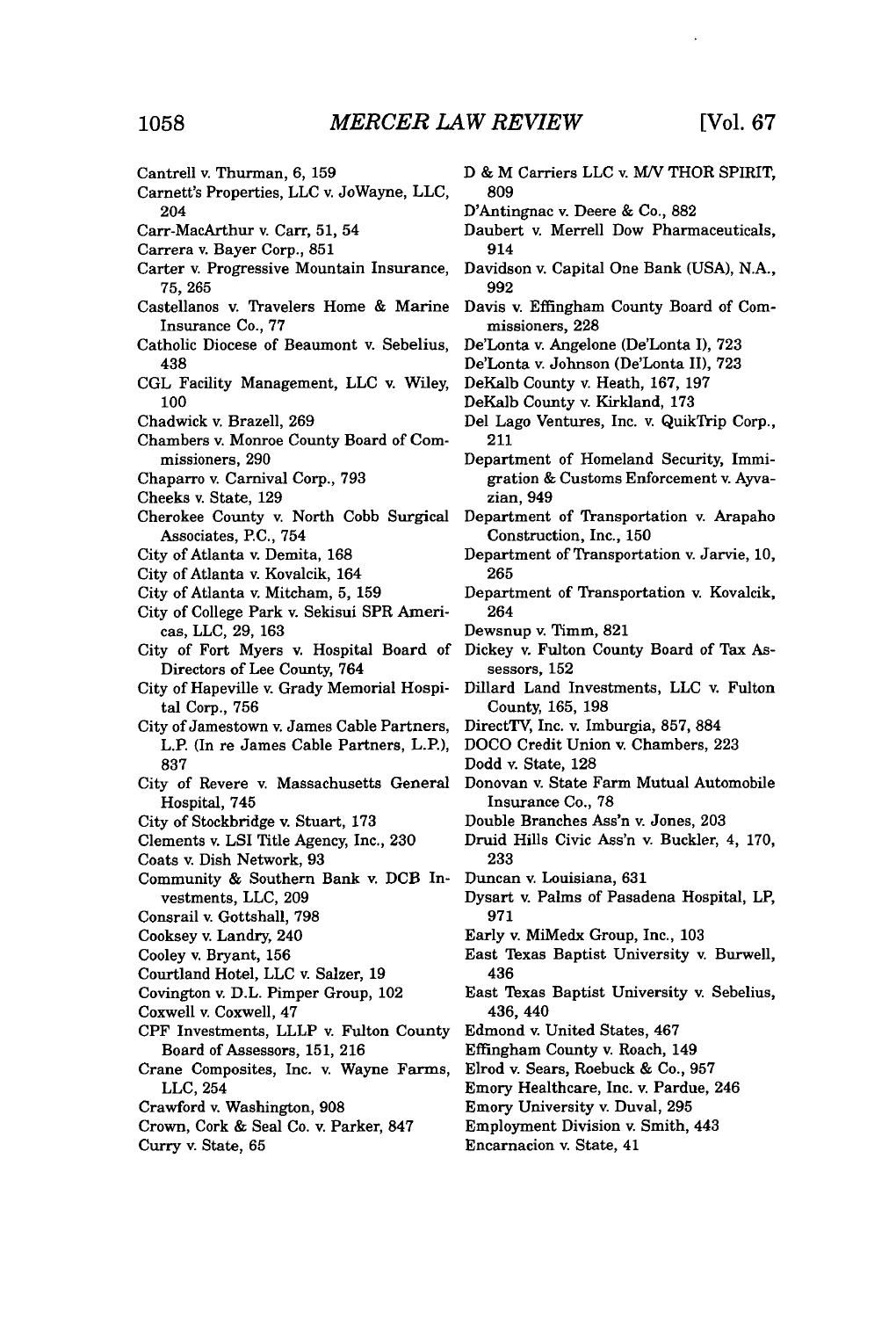- Erie Railroad Co. v. Tompkins, 842, 942
- Essex Insurance Co. v. Sega Ventures, **LLC, 85**
- Estate of Mack Pitts v. City of Atlanta, **287**
- Estelle v. Gamble, **721,** 744
- Ewing Industries Corp. v. Bob Wines Nursery, Inc., **847**
- Ezell v. Wynn, **892**
- Fab'rik Boutique, Inc. v. Shops Around Lenox, Inc., 102, **207**
- Fairchild Industries, Inc. v. United States, **929**
- Fajardo v. United States Attorney General, **951**
- Farmer v. Brennan, **723**
- **FCCI** Insurance Co. v. McLendon Enterprises, Inc., **266**
- Federal Deposit Insurance Corp. v. Loudermilk, **15**
- Fein v. Chenault, **123**
- Ferrill v. Parker Group, Inc., **972**
- First Bank of Georgia v. Robertson Grading, Inc., **27**
- First Choice in Commercial Insurance Co. v. McLendon Enterprises, Inc., 74
- Fitzpatrick v. General Mills, Inc., **853**
- Five Forks, **LLC** v. Department of Transportation, **166**
- Flowers v. Troup County, **876, 957**
- Ford Motor Co. v. Young, 142
- Forsberg v. Pefanis, **892**
- Fortson v. Carlson, **970**
- Fouch v. Bicknell Supply Co., **182, 189**
- Fox v. Vice, **885**
- Franza v. Royal Caribbean Cruises, Ltd., **789**
- Free Enterprise Fund v. Public Co. Accounting Oversight Board, **477**
- Freytag v. Commissioner, 470
- Fulton County Board of Education v. D.R.- H., 4
- Fulton County Board of Tax Assessors v. Toro Properties VI, **LLC,** 214
- Furman v. Georgia, **530**
- Gala v. Fisher, **239**
- Gallant v. MacDowell, **238, 271**
- Garcia v. Wachovia Corp., **976**
- Garden City v. Herrera, **101, 172**
- Gaslowitz v. Stabilis Fund I, LP, **18**
- General Electric Co. v. Joiner, **915**
- Georgia Department of Corrections v. Couch, 157, 252, 269
- Georgia Department of Corrections v. Developers Surety **&** Indemnity Co., **9**
- Georgia Department of Human Services v. Dougherty County, **272**
- Georgia Department of Natural Resources v. Center for a Sustainable Coast, **7, 160**
- Georgia Department of Transportation v. Owens, **265**
- Georgia Peace Officer Standards **&** Training Council v. Hodges, **5**
- Georgia Regional Transportation Authority v. Foster, **271**
- Georgia-Pacific Consumer Products, LP v. Ratner, **261**
- Geosyntec Consultants, Inc. v. United States, **929**
- Gideon v. Wainwright, **515, 516,** 524, **526, 527, 625, 638**
- Glatt v. Fox Searchlight Pictures, Inc., 974 Glazner v. State, **774**
- Godwin v. WellStar Health System, Inc., **887**
- Golden Isles Outdoor, **LLC** v. Lamar 'Co., **LLC, 169**
- Gordon v. Abrahams, **52**
- Gottschalk v. Woods, **263**
- Graham v. City of Duluth, **97, 171,** 249
- Gramm v. City of Stockbridge, **199**
- Green Point Credit, **LLC** v. McLean (In re McLean), **831**
- Green v. Mobis Alabama, **LLC, 883**
- Greene County Development Authority v. State of Georgia, 174
- Greene v. Bowles, **736**
- Gregg v. Georgia, **530, 531**
- Gresham v. Harris, **262**
- Grieco v. Tecumseh Products Co., **183,** 184
- Griffin v. Illinois, **516**
- Griffin v. Singletary, **847**
- Guerrero v. Guerrero, 49
- Gunderson v. Sandy, **58**
- Hal Wright Esq. v. Gentlemann, **261**
- Hamilton v. Sheridan Healthcorp, Inc., **960**
- Hansen v. DeKalb County Board of Tax Assessors, **175**
- Hardison v. Enterprise Rent-A-Car, **98**
- Hardman v. Hardman, **59**
- Harris v. Peach County Board of Commissioners, **290**
- Harris v. Viegelahm, **838**
- Hartley v. Agnes Scott College, 264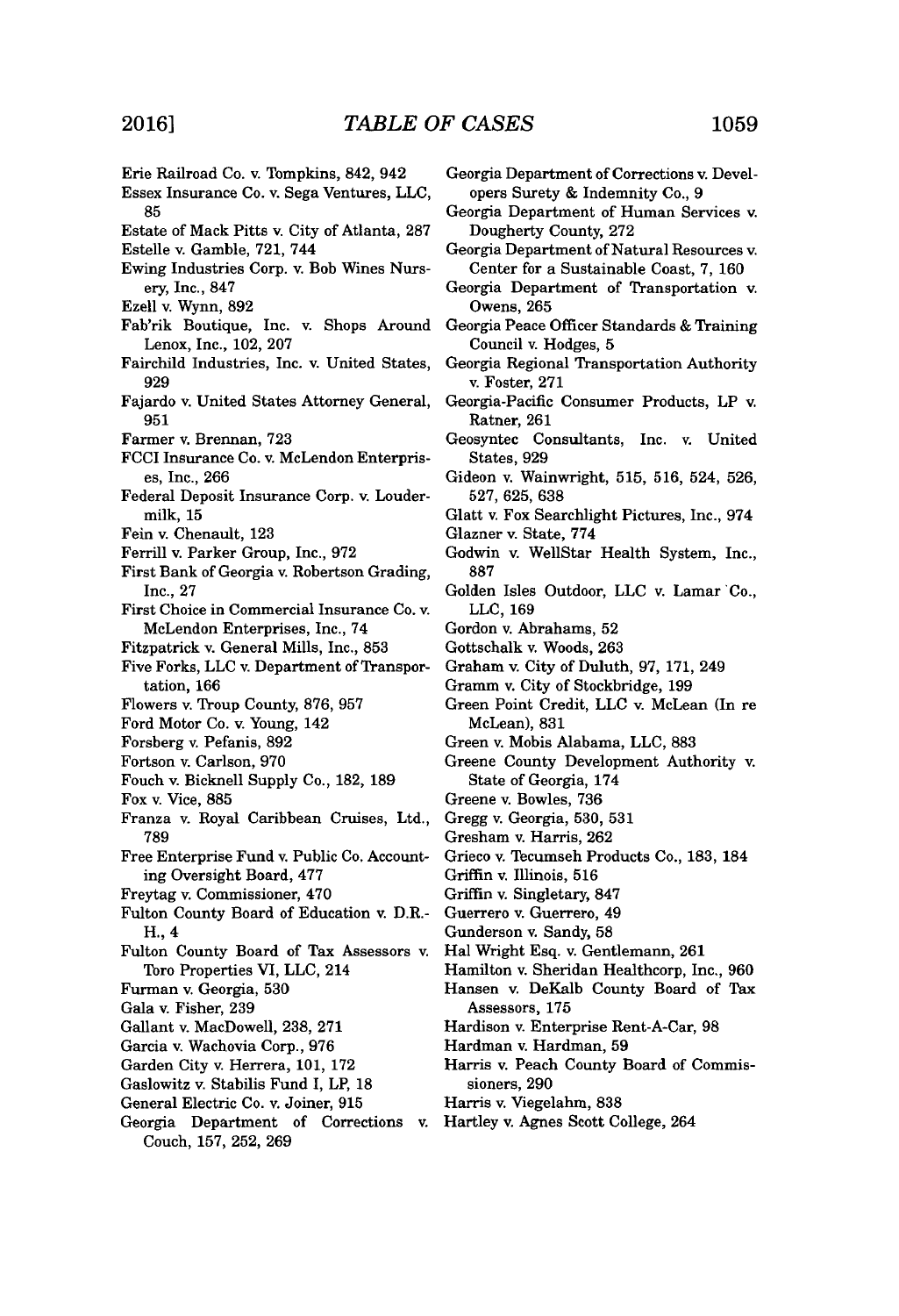Haven v. Board of Trustees of Three Rivers Regional Library System, **888** Hawkins v. BBVA Compass Bancshares, Inc., **967** Hellenic Lines Ltd. v. Rhoditis, **802** Henderson v. St. Paul Baptist Church, 245 Henriquez v. Green Tree Servicing, **LLC** (In re Henriquez), **833** Hewitt v. Helms, 734 Hicks v. Walker, 242 Hill v. Clayton County School District, **889** Hill v. Kone, Inc., 246 Hill v. State, **776** Hill v. **VNS** Corp., 24 Hodge v. Urfa-Sexton, LP, 121 Holland Insurance Group, **LLC** v. Senior Life Insurance Co., **103** Honester v. State, **131** Hooks v. McCondichie Properties **1,** LP, 20 Horton v. Maersk Line, Ltd, 814 Hospital Authority of Valdosta v. Brinson, **263** Houston v. Flory, 201 Howard v. Leonard, **281** Humphrey v. Nance, 134 Humphrey v. Walker, **125** Humphrey v. Williams, **126** Hunter v. Underwood, 604 Hutchins v. State, **132** Illinois Union Insurance Co. v. NRI Construction Inc., **86** In re Blue Cross Blue Shield, **872** In re: Blue Cross Blue Shield Antitrust Litigation, **871** In re Checking Account Overdraft Litigation, 845 In re Delta/Airtran Baggage Fee Antitrust Litigation, **872** In re Estate of Hawkins, **273** In re Estate of Wertzer, **281** In re Mooney, **826** Indrawati v. United States Attorney General, 947 Ingles Markets, Inc. v. Carroll, 242 Inland Atlantic **Old** National Phase **I, LLC** v. 6425 **Old** National, **LLC,** 21 Jacks v. City of Atlanta, **163** Jackson County v. Upper Oconee Basin Water Authority, 148 Jai Ganesh Lodging, Inc. v. David M. Smith, Inc., **26** James v. City of Costa Mesa, **93** Jarvela v. Crete Carrier Corp., **965**

Johnson v. Johnson, **219** Johnson v. United States, 984 Joseph v. Northwestern Mutual Life Insurance Co., **88** Jurich v. Compass Marine, Inc., **795, 796** Kaemmerling v. Lappin, 447 Kahn **v.** Britt, **138** Karhu v. Vital Pharmaceuticals, Inc., **850** Kelley v. Randolph, **217** Kight **v. MCG** Health, Inc., **263** King v. Burwell, **957** Klay v. Humana, Inc., **852** Kothmann **v.** Rosario, **726** L.P. Gas Industrial Equipment Co. v. Burch, **255** LabMD, Inc. v. Savera, **261** LaMadrid **v.** National Union Fire Insurance Co., **806** Landry v. Federal Deposit Insurance Corp., 471 Lane v. Williams, **292** Larsen v. Citibank, FSB (In re Checking Account Overdraft Litigation), **975** Lauritzen v. Larsen, **802** Lawrence **v.** Texas, **315, 322, 325** Lee v. **CNH** America, **LLC, 191, 186, 188** Legacy Academy, Inc. v. Mamilove, **LLC, 29** Liberty County v. Eller, **167, 226** Liebman v. Metropolitan Life Insurance Co., **888, 964** Lightfoot v. Henry County School District, **888** Lisk v. Lumber One Wood Preserving, **LLC,** 842 Liverpool **&** London **S.S.** Protection **&** Indemnity Association v. MV **QUEEN** OF **LEMAN, 813** Louisiana **v.** Bertrand, **600** Louisiana **v.** Hankton, **600** Lyng v. Northwest Indian Cemetery Protective Ass'n, 443 Mach Mining, **LLC** v. **EEOC, 881, 956** Macon-Bibb County Hospital Authority v. Houston County, **753** Macon-Bibb County Hospital Authority v. Reece (Reece II), **752** Macon-Bibb County Hospital Authority v. Reece (Reece **I), 751**

Mahalo Investments III, **LLC** v. First Citizens Bank **&** Trust Co., **17**

Maloney **v.** Gordon Farms, **298**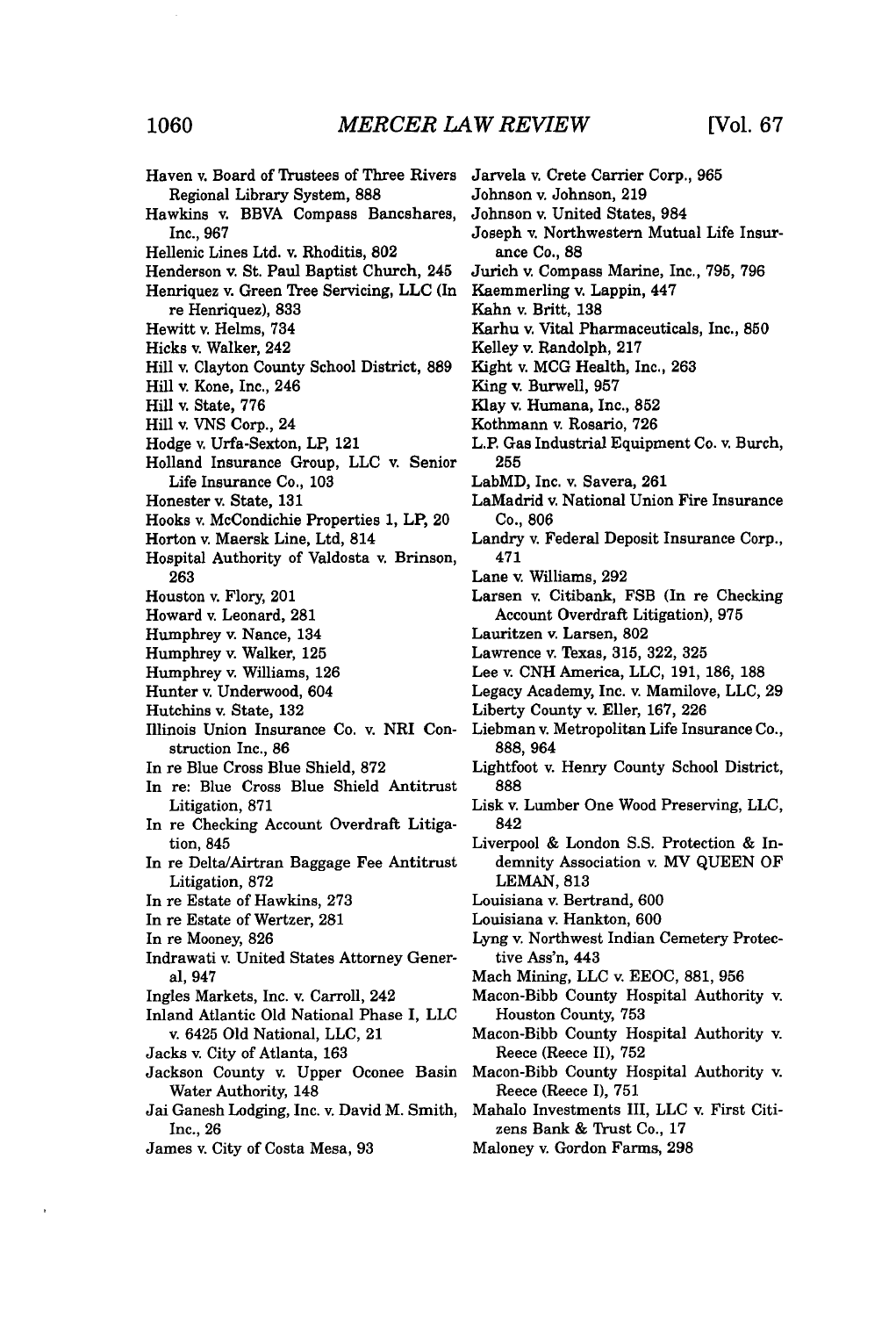Maner v. Linkan **LLC, 885** Marlowe v. Marlowe, 54 Martin v. One Bronze Rod, **800** Martinez v. Carnival Corp., **799** Mastec North America, Inc. v. Sandford, **100** McClattie v. Kowal, **218** McCleskey v. Kemp, **509, 530, 539** McClure v. McCurry, **261** McDonnell Douglas Corp. v. Green, **879, 956, 962** McFarland v. Wallace (In re McFarland), **822 MCG** Health, Inc. v. Kight, **263** McLaughlin v. Payne, 124 McWaters v. **FEMA, 559** Meachum v. Fano, 734 Medical Center of Central Georgia v. City of Macon, **765, 757** Metropolitan Atlanta Rapid Transit Authority v. Reid, **291** Middleton v. M/V GLORY SKY I, **816** Milledgeville Manor Partners, **LLC** v. Lewis, 243 Miranda v. Arizona, **912** Mironov v. Mironov, **56** Moe's Franchisor, **LLC** v. Taylor Investment Partners II, **LLC** (In re Taylor Investment Partners II, **LLC), 835** Monk v. Parker, **299** Mornay v. National Union Fire Insurance Co. of Pittsburgh, P.A., **266** Morris v. Haren, **262** Morrison v. Olson, 467 Moseley v. Carnival Corp., **795** Moss v. City of Dunwoody, 144 Moss v. City of Pembroke Pines, **890** Mowoe v. State, **133** Mullins v. Direct Digital, **LLC, 853** Murphy v. Murphy, **57, 60** National Labor Relations Board v. Canning, 475 Neal v. Hibbard, **52, 55** Newton County v. East Georgia Land Development Co., **LLC, 171, 231** Norman v. Norman, **53** North Druid Development, **LLC** v. Post, Buckley, Schuh **&** Jernigan, Inc., **268** O'Donnell v. Smith, **135** Obergefell v. Hodges, **305, 327, 708**

- Offshore of the Palm Beaches, Inc. v. Lynch, **807**
- Ohio v. Clark, **909**

Ohio v. Roberts, **908**

- One Bluff Drive, **LLC** v. K.A.P., Inc., **27**
- Ottley v. State, **127**
- Owners Insurance Co. v. Parsons, **81**
- Padilla v. Kentucky, 41, 42
- Parker v. State, **67**
- Parnell v. CashCall, Inc., **854, 980**
- Partin v. Georgia Farm Bureau Mutual Insurance Co., **80**
- Patel v. Patel, **270**
- Pellitteri v. Prine, **890**
- Pennington v. Gwinnett County, **166,** 200
- Perry v. Brown, **326**
- Perry v. Rogers, **877**
- Peters v. Certus-Bank National Ass'n, 210
- Phipps v. Wal-Mart Stores, Inc., 849
- Piedmont Office Realty Trust, Inc. v. XL Specialty Insurance Co., 84
- Plessy v. Ferguson, **316,** 614, **615, 635**
- **PNC** Bank, **N.A.** v. Tidwell, **208**
- Polion v. City of Greensboro, **891**
- Pollard v. Pollard, **58**
- Powell v. Alabama, **630,** 642
- Powell v. American Remediation **&** Environmental, Inc., **958**
- Powell v. Schriver, 734
- Primas v. City of Milledgeville, **7, 161**

Progressive Electric Services, Inc. v. Task Force Construction, Inc., **25**

- Pryor v. State, **139**
- **PSN** Liquidating Trust v. Intelsat Corp. (In re **PSN USA,** Inc.), **829**
- Puckett v. Plastics Group, Inc., **187**
- Pulte Home Corp. v. Simerly, 143
- Ray v. Stevens, **277**
- RCG Properties v. City of Atlanta Board of Zoning Adjustment, **171**
- Rent-A-Center v. Jackson, **855, 981**
- Revocable Trust of Timothy W. Griffin v. Timberlands Holdings Co. Atlantic, Inc., **206**
- Reynolds v. Reynolds, **50**
- Rikos v. Procter **&** Gamble Co., **853**
- Riverkeeper v. **U.S.** Environmental Protection Agency, **895,** 902
- Rivers v. United States, **926**
- Roberts v. Community Southern Bank, **69**
- Roberts v. Tractor Supply Co., **180**
- Robinson v. Kroger Co., 244
- Roman Catholic Diocese of Fort Worth v. Sebelius, 440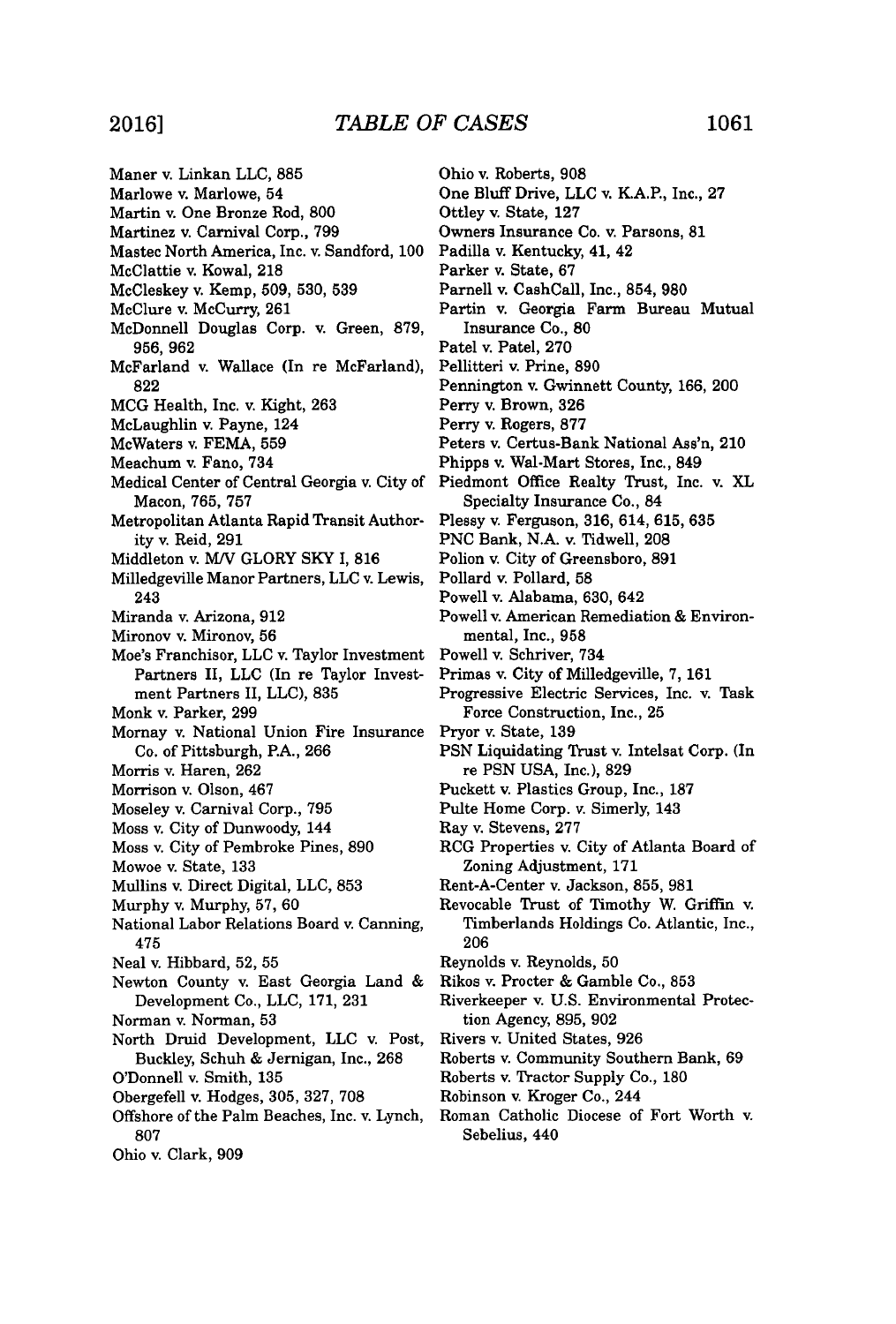- Romer v. Evans, **305, 311, 315, 321, 315, 329** Roquemore v. City of Forsyth, 164
- 
- Rouse v. State, 43 Rousey v. Jacoway, **826**
- Royal Capital Development, **LLC** v. Maryland Casualty Co., **83**
- Sales v. State, 44
- Sanders v. Riley, **276**
- Save the Bay, Inc. v. Environmental Protection Agency, **902**
- Save-A-Lot Food Stores v. Amos, **296**
- Schumacher Homes of Circleville, Inc. v. Spencer, **857**
- Schumann v. Collier Anesthesia, P.A., **972**
- Sciarretta v. Lincoln National Life Insurance Co., **986**
- Seaboard Construction Co. v. Kent Realty Brunswick, **LLC, 23, 225**
- Seago v. Estate of Earle, 243
- Settendown Public Utility, **LLC** v. Waterscape Utility, **LLC, 123**
- Sewell v. Cancel, **267**
- Shady Grove Orthopedic Associates, **P.A.** v. Allstate Insurance Co., 841
- Sherbert v. Verner, 442
- Sherman v. Thomas-Lane American Legion Post **597, 217**
- Shockley v. Commissioner, 942
- Silliman v, Cassell, **823**
- Sims v. MVM, Inc., **887**
- **SJN** Properties, **LLC** v. Fulton County Board of Assessors, **7, 160, 215**
- Skotnicki v. Board of Trustees of the University of Alabama, **969**
- Skye v. Maersk Line, Ltd., **797**
- Slay v. Calhoun, 48
- Slivka v. Nelson, **213**
- Smith v. Georgia Farm Bureau Mutual Insurance Co., **83**
- Smith v. Graham Construction Co., 294
- Smith v. Seaport Marine, Inc., **796**
- Smith v. Tenet Health System Spalding, Inc., 245
- Sorrells v. State, **132**
- Sorrels v. **NCL** (Bahamas) Ltd., **916**
- Southern General Insurance Co. v. Holt, **82**
- Southern States-Bartow County, Inc. v. Riverwood Farm Property Owners Ass'n, 2, **169, 235**
- Spies v. Carpenter, 48
- St. Joseph's Hospital v. Ward, **290**

St. Simon's Waterfront, **LLC** v. Hunter, Maclean, Exley **&** Dunn, **P.C.,** 144 Standard Contractors, Inc. v. National Trust Insurance Co., **82** State Department of Corrections v. Developers Surety **&** Indemnity Co., **28** State v. Durr, **778** State v. Harber, **777** State v. Kazmierczak, **39** State v. Shelton, **135** State v. Walker, 40, **127** State v. Zilke, **769, 770** Staub v. Proctor Hospital, **887** Stearns Bank, **N.A.** v. Dozetos, 221 Stevens v. Williams, **733** Strange v. Towns, **279** Strauss v. City of Lilburn, 244 Strickland v. Washington, 42 Sullivan v. Kemp, **126** Sullivan v. State, **778** Surtain v. Hamlin Terrace Foundation, **961** Thomas v. Fulton County Board of Education, **296** Thomas v. **ICE,** 948 Thompson v. Blackwell, 222, **278** Thompson v. State, **71** Thompson v. State Farm Fire **&** Casualty Co., **83** Thurmon v. A.W. Chesterton, Inc., **179** Tiller v. **RJJB** Associates, LLP, **271** Tillman v. Mejabi, **270** Timbervest v. **SEC,** 460 Tinsley v. Worldwide Insurance Co., **75, 266** Tolson v. Sistrunk, **260** Toole v. Georgia-Pacific, **LLC, 180** Trinity Outdoor, **LLC** v. Central Mutual Insurance Co., **85** Troxel v. Granville, 384, **385** Turner v. Inzer, **884** Unified Government ofAthens-Clarke County v. Stiles Apartments, Inc., 148 United Cerebral Palsy of Georgia, Inc. v. Georgia Department of Behavioral Health **&** Developmental Disabilities, **3** United States v. Azmat, **919** United States v. Brantley, **912** United States v. Clarke, **936** United States v. Cruikshank, **510** United States v. Durham, **983**

- United States v. Ford, **922**
- United States v. Hollis, **918**
- United States v. Holt, **919**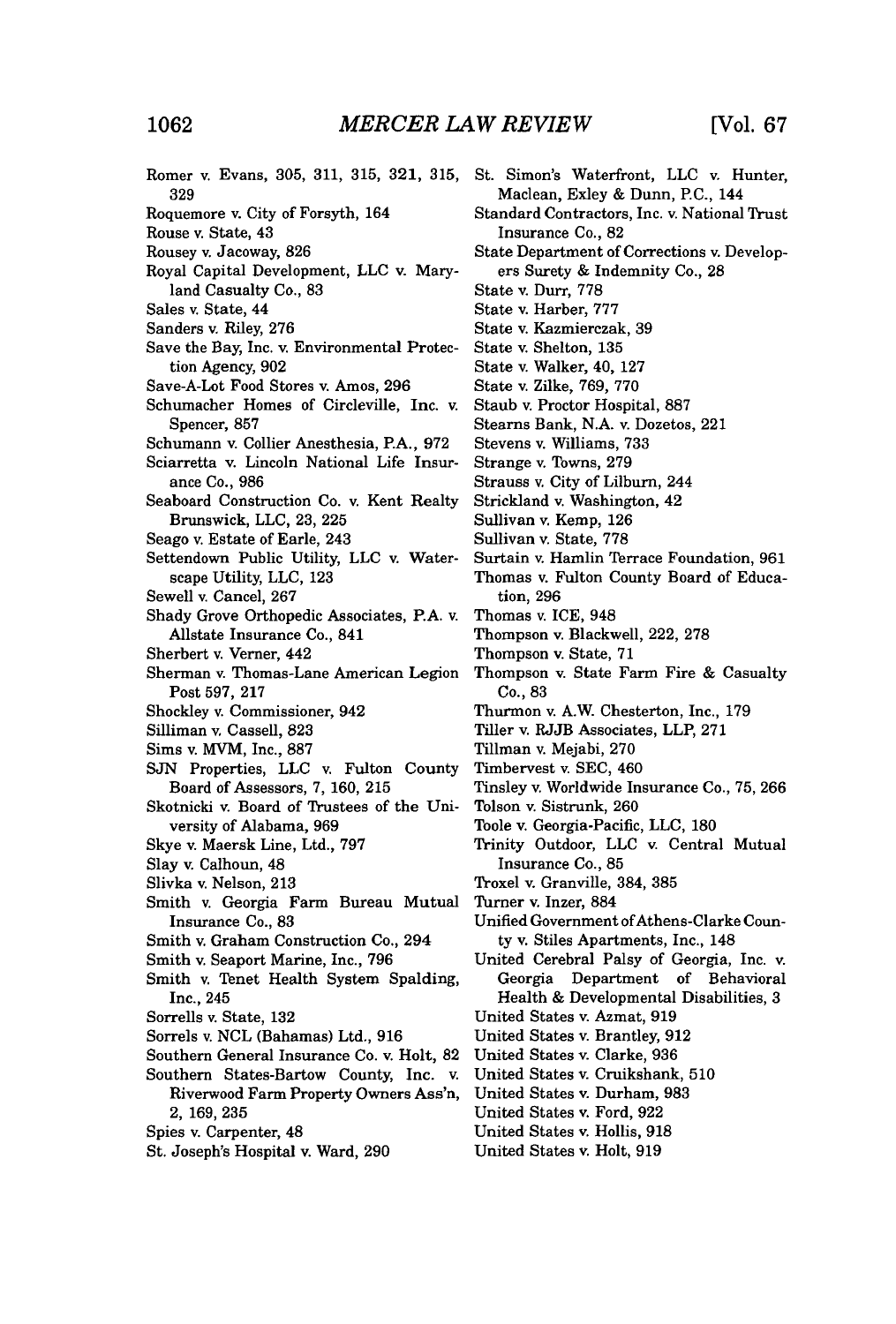#### **2016]**

United States v. LaFond, 924 United States v. Powell, **936** United States v. Reese, **912** United States v. Rodriguez, **815, 911, 920** United States v. Wilson, **910** United States v. Windsor, **315, 327** Valone v. Waage (In re Valone), **827** Vasquez v. YII Shipping Co., **802** Veatch v. Aurora Loan Services, **LLC,** 224 Vitek v. Jones, 734 Vulcan Steel Structures, Inc. v. McCarty, 102 Wal-Mart Stores, Inc. v. Dukes, 849 Walker v. United States Attorney General, **950** Wallace v. Wallace, **53** Walling v. Portland Terminal Co., **973** Ward v. Pre-Engineer Systems, **298** Warnell v. Unified Government of Athens-Clarke County, **162, 260** Waters v. **PCC** Airfoils, **LLC, 298** Weaver v. PACCAR, Inc., **178** Webb v. Board of Tax Assessors of Madison County, **153** Wellstar Health Systems, Inc. v. Kemp, 122 Wheeler v. Akins, **59** Wilburn Boat Co. v. Fireman's Fund Insurance Co., **806** Williams v. Duffy, 42, 125 Williams v. Florida, **590** Williams v. Pauley, **155** Williams v. Safeway Insurance Co., **78** Williams v. State, **38** Williamson v. Walmart Stores, Inc., **177,** 184 Willis v. Publix Super Markets, Inc., **960** Womack v. Johnson, **268** World Wide Supply **OU** v. Quail Cruises Ship Management, **810** Wright v. Burch, **57** Wyno v. Lowndes County, 154 Young v. United Parcel Service, Inc., **875,**

**878, 955**